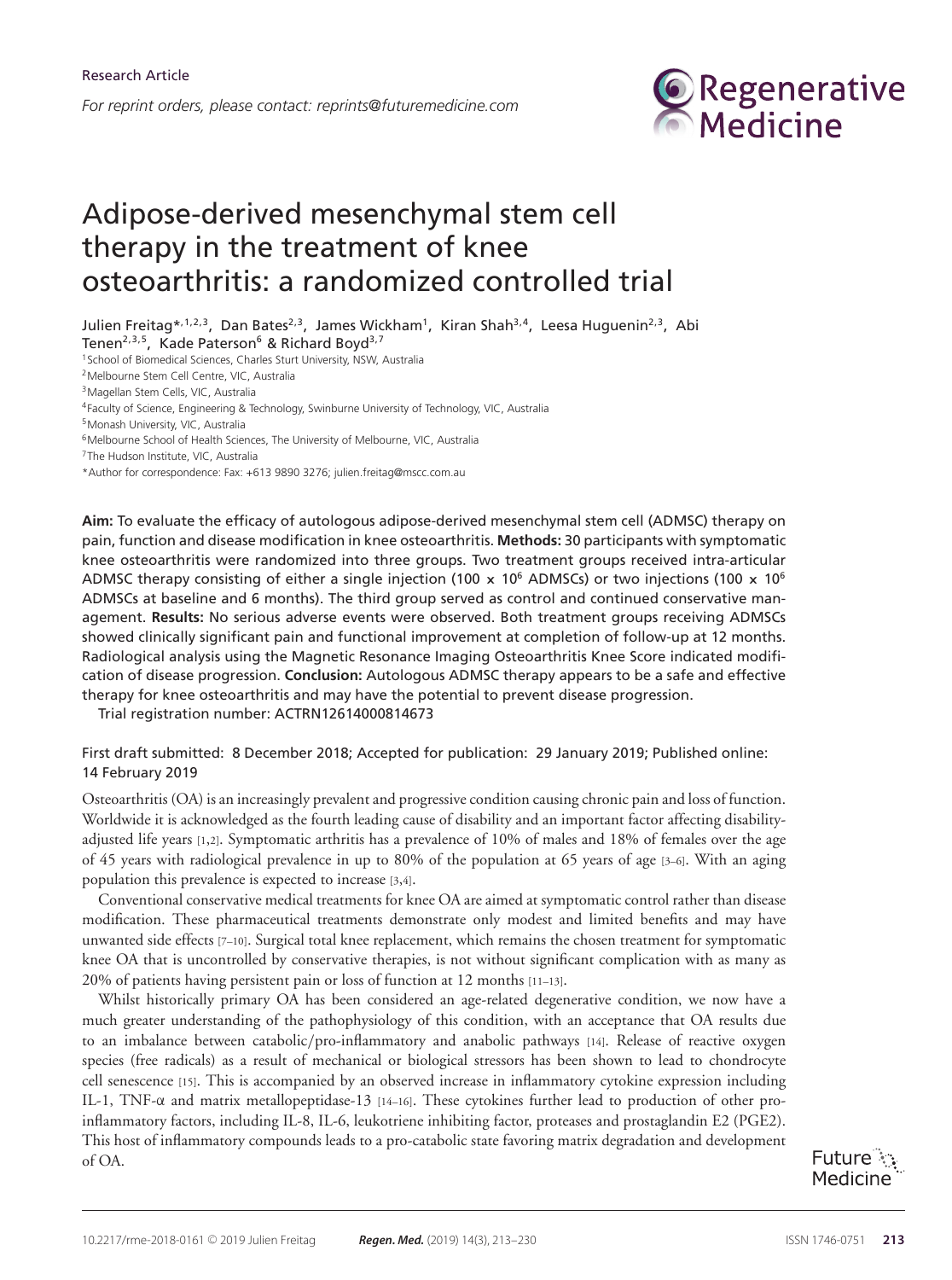The ability of mesenchymal stem cells (MSCs) to differentiate along a mesodermal lineage, including osteoblasts and chondrocytes, has suggested their intrinsic potential in tissue repair and regeneration [17–19]. It is, however, likely that it is via paracrine signaling, rather than direct differentiation that MSCs manipulate the local environment seen in OA, which leads to the disease modification [20].

MSCs are known to have immunomodulatory and anti-inflammatory benefits through suppression of inflammatory T-cell proliferation, inhibition of monocyte maturation and expression of anti-inflammatory cytokines [21–24]. Expression of anabolic cytokines may lead to up-regulation of previously senescent but metabolically active and responsive chondrocytes [25].

Preclinical research has successfully shown benefit of intra-articular MSC therapy in observed pain and functional improvement [26–29]. While disease modification has been observed in some trials, this has not been consistent. Initial clinical trials have encouragingly observed similar pain and functional improvement in symptomatic knee OA following MSC therapy [30–33]. The use of expanded autologous adipose derived MSCs (ADMSCs) in an early Phase I/II trial resulted in radiological evidence of improved cartilage volume and confirmed hyaline-like cartilage on histology [32]. Similarly, the use of allogeneic isolated and expanded bone marrow-derived MSCs had observed improvements in pain and function with improvement in cartilage quality and disease stabilization in comparison to the control group at 12 months [33].

Based upon published clinical trial outcomes, MSC therapy appears safe. In a formal systematic review and meta-analysis of trials involving intravascular administration of either autologous or allogeneic expanded MSC therapies (totaling over 1000 participants) no significant adverse events except transient fever were identified [34]. A systematic review of clinical trials using intra-articular autologous expanded MSC therapies with a mean follow-up of 21 months and assessing 844 procedures similarly showed no association with adverse events including infection, malignancy or death [35].

We present a randomized controlled trial (RCT) to assess the efficacy of autologous ADMSCs in the treatment of symptomatic knee OA. As past studies involving only a single intra-articular MSC injection have postulated potential benefits of multiple injections we have chosen to assess the efficacy of different dosing regimes. While the primary objective is to assess safety, pain and functional changes, a secondary objective is to determine the potential of MSC therapy to achieve disease modification, as detected through radiological examination using magnetic resonance imaging (MRI) techniques.

# **Materials & methods**

#### Trial design

This RCT was approved by the Human Research Ethics Committee (HREC) of Monash University and registered on the Australian and New Zealand Clinic Trial Registry (Trial ID: ACTRN12614000814673). All participants completed written informed consent. The study was a single centred trial.

The trial design consisted of a total of 30 participants randomly and equally allocated to a control group and two treatment groups. Participants were not blinded to their treatment allocation.

Treatment groups were to receive different treatment dosing regimes of autologous ADMSCs:

- Control: Ongoing conventional conservative management only
- One-injection group: a single intra-articular injection of  $100 \times 10^6$  ADMSCs
- Two-injection group: two intra-articular injections of  $100 \times 10^6$  ADMSCs (baseline and 6 months).

A third treatment group receiving five injections of  $40 \times 10^6$  ADMSCs at baseline, 1, 2, 3 and 6 months, respectively, was intended but ceased due to observed and reproducible moderate adverse events in a concurrently run study with the same treatment protocol (documented as increasing self-limiting pain with sequential injections at monthly intervals) [36]. Participants that were already randomly allocated to this treatment group and yet to commence the trial were re-randomized to another trial group. The HREC of Monash University were informed of this trial protocol variation.

Those participants allocated to the control group maintained their pre-existing conventional conservative management program consisting of simple analgesia, weight management and exercise. Participants were not prescribed a trial-specific conservative program. Participants recorded any changes in their conservative management program.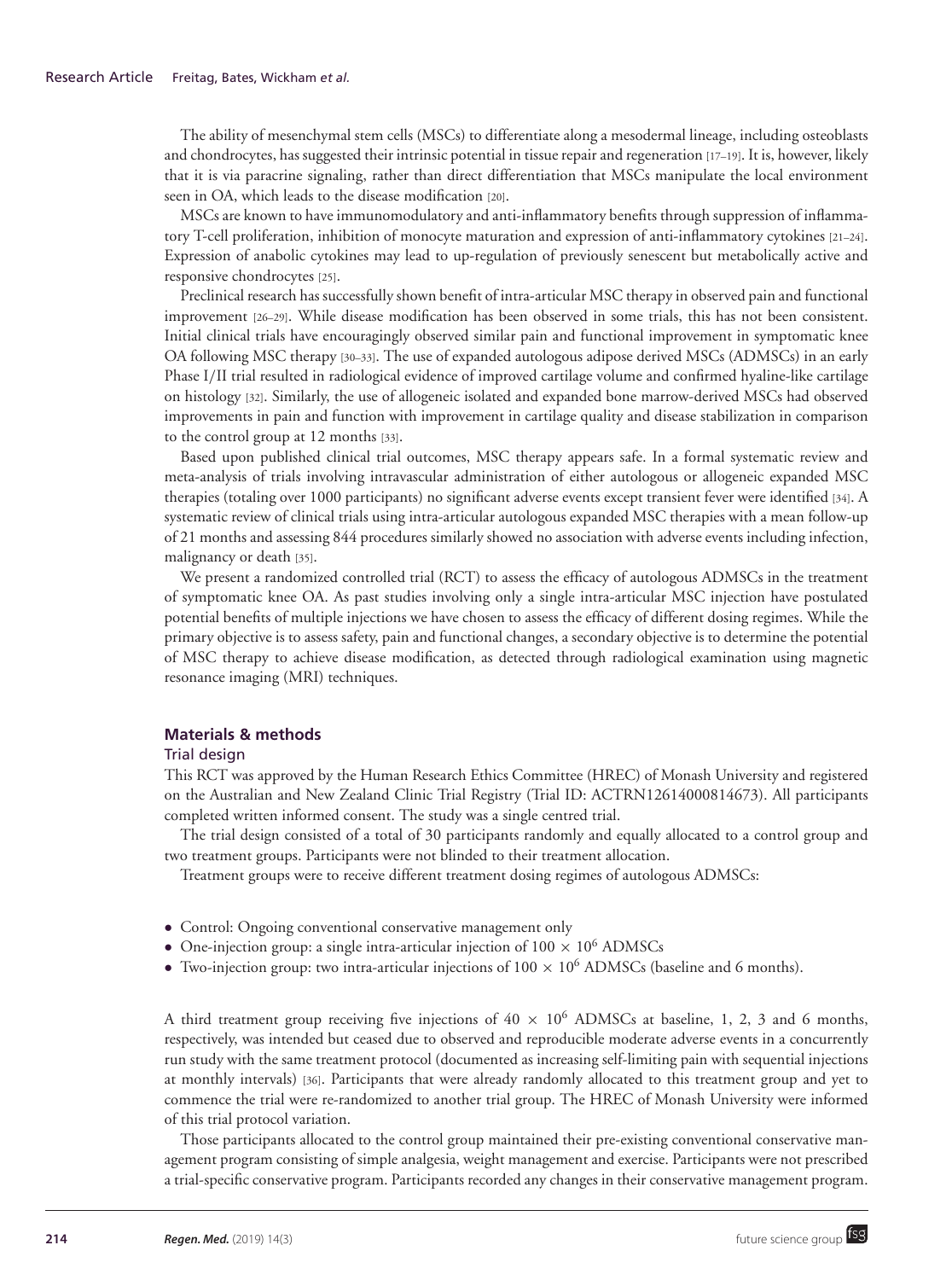|                           | Table 1. Eligibility criteria.                                                                                                                                                                                                                                                                                                                                                                                                                                                                                                                                                                                                                                                                          |
|---------------------------|---------------------------------------------------------------------------------------------------------------------------------------------------------------------------------------------------------------------------------------------------------------------------------------------------------------------------------------------------------------------------------------------------------------------------------------------------------------------------------------------------------------------------------------------------------------------------------------------------------------------------------------------------------------------------------------------------------|
| <b>Inclusion criteria</b> |                                                                                                                                                                                                                                                                                                                                                                                                                                                                                                                                                                                                                                                                                                         |
| 1.                        | Radiological diagnosis of osteoarthritis using the American College of Rheumatology criteria                                                                                                                                                                                                                                                                                                                                                                                                                                                                                                                                                                                                            |
| 2.                        | Radiological grading of Grade II-III osteoarthritis (OA) of the knee as determined by a qualified radiologist using the Kellgren and Lawrence system                                                                                                                                                                                                                                                                                                                                                                                                                                                                                                                                                    |
| 3.                        | Medial or lateral compartment OA as determined above                                                                                                                                                                                                                                                                                                                                                                                                                                                                                                                                                                                                                                                    |
| 4.                        | Conservative OA treatment already undertaken defined as: analgesia/anti-inflammatory medication, supplements approved by the treating clinician<br>(e.g., glucosamine sulphate), an attempted exercise program prescribed by a physiotherapist or medical practitioner for at least 8 weeks, weight loss and<br>nutritional management as prescribed by a dietitian or medical practitioner for at least 8 weeks, and biomechanical management including bracing if<br>appropriate as prescribed by a physiotherapist, podiatrist or medical practitioner. Autologous MSC is an invasive treatment and quidelines recommend<br>trialing conservative measures as the first line of treatment in knee OA |
| 5.                        | A minimum pain score of 5 on an 11-point numerical rating scale                                                                                                                                                                                                                                                                                                                                                                                                                                                                                                                                                                                                                                         |
| 6.                        | Single knee osteoarthritis                                                                                                                                                                                                                                                                                                                                                                                                                                                                                                                                                                                                                                                                              |
| 7.                        | Less than 5 degrees varus or valgus knee deformity as measured by the long mechanical axis of the knee on x-ray                                                                                                                                                                                                                                                                                                                                                                                                                                                                                                                                                                                         |
| 8.                        | Sufficient English skills to complete the questionnaires required for the study, as well as to understand the instructions given by the study doctors. This is<br>required as no funding is available for translation or interpreters, and the outcome questionnaires to be used have only been validated in English language                                                                                                                                                                                                                                                                                                                                                                           |
|                           | <b>Exclusion criteria</b>                                                                                                                                                                                                                                                                                                                                                                                                                                                                                                                                                                                                                                                                               |
| 1.                        | Pregnancy (accepted contra-indication as no safety data on this population)                                                                                                                                                                                                                                                                                                                                                                                                                                                                                                                                                                                                                             |
| 2.                        | Breast feeding (accepted contra-indication as no safety data on this population)                                                                                                                                                                                                                                                                                                                                                                                                                                                                                                                                                                                                                        |
| 3.                        | Have other causes of their knee symptoms suspected to be due to serious pathology such as tumors or referral from the hip or lumbar spine. These<br>conditions are not under investigation within the current project                                                                                                                                                                                                                                                                                                                                                                                                                                                                                   |
| 4.                        | Bleeding disorder - i.e., hemophilia (accepted contra-indication as no safety data on this population)                                                                                                                                                                                                                                                                                                                                                                                                                                                                                                                                                                                                  |
| 5.                        | MRI confirmed displaced meniscal tear                                                                                                                                                                                                                                                                                                                                                                                                                                                                                                                                                                                                                                                                   |
| 6.                        | MRI confirmed Grade IV chondral loss                                                                                                                                                                                                                                                                                                                                                                                                                                                                                                                                                                                                                                                                    |
| 7.                        | Previous meniscectomy/significant partial meniscectomy or other knee related surgery within the last 12 months                                                                                                                                                                                                                                                                                                                                                                                                                                                                                                                                                                                          |
| 8.                        | Previous intra-articular injectable therapies within the last 6 months                                                                                                                                                                                                                                                                                                                                                                                                                                                                                                                                                                                                                                  |
| 9.                        | History of cancer                                                                                                                                                                                                                                                                                                                                                                                                                                                                                                                                                                                                                                                                                       |
| 10.                       | History of atypical chronic pain syndrome - i.e., chronic regional pain                                                                                                                                                                                                                                                                                                                                                                                                                                                                                                                                                                                                                                 |
| 11.                       | History of systemic illness or significant organ impairment/failure (i.e., renal failure)                                                                                                                                                                                                                                                                                                                                                                                                                                                                                                                                                                                                               |
| 12.                       | History of allergy to any substances used within the treatments                                                                                                                                                                                                                                                                                                                                                                                                                                                                                                                                                                                                                                         |
| 13.                       | Plans at the time of enrollment to undergo surgery in the following 12 months. This criterion is aimed at avoiding co-interventions that may confound the<br>results of the study. While involvement in the project will not strictly prevent participants from undertaking such interventions if required, we will exclude<br>volunteers who already have such procedures scheduled                                                                                                                                                                                                                                                                                                                    |

## **Participants**

Eligible participants 18 years or older with unilateral moderate symptomatic knee pain and Grade II–III medial or lateral compartment knee OA according to Kellgren Lawrence criteria were recruited. All participants had previously attempted primary conservative management of OA including simple analgesia, an exercise and weight management program and biomechanical adjustment with bracing or orthotics if relevant. Formal eligibility criteria is outlined in Table 1.

Baseline assessment involving a subjective and abbreviated musculoskeletal physical examination was performed with diagnostic x-ray and MRI assessed to determine eligibility criteria as indicated in Table 1. Participants received formal written information about the requirement of involvement in the trial and were invited to provide written informed consent.

## Intervention

## *Autologous ADMSC preparation*

Adipose tissue was chosen as the source of autologous MSCs due to the relative ease of harvest, abundance of MSCs and shared chondrogenic potential in comparison to other source sites such as bone marrow [37–39].

The harvest, isolation and expansion of ADMSCs has been previously published [36,40,41]. Participants randomly allocated to a treatment group underwent an abdominal lipoharvest procedure. Using a lateral abdominal approach, the subcutaneous fat was infiltrated with up to 300 ml of tumescent fluid (comprising of 30 ml of 2% lidocaine, 1 ml of 1:1000 adrenaline and 1 ml of 8.4% bicarbonate suspended in a normal saline solution to a total 1000 ml). Following this, up to 60 ml of adipose tissue and tumescent fluid was aspirated through a 4 mm lipoaspirate cannula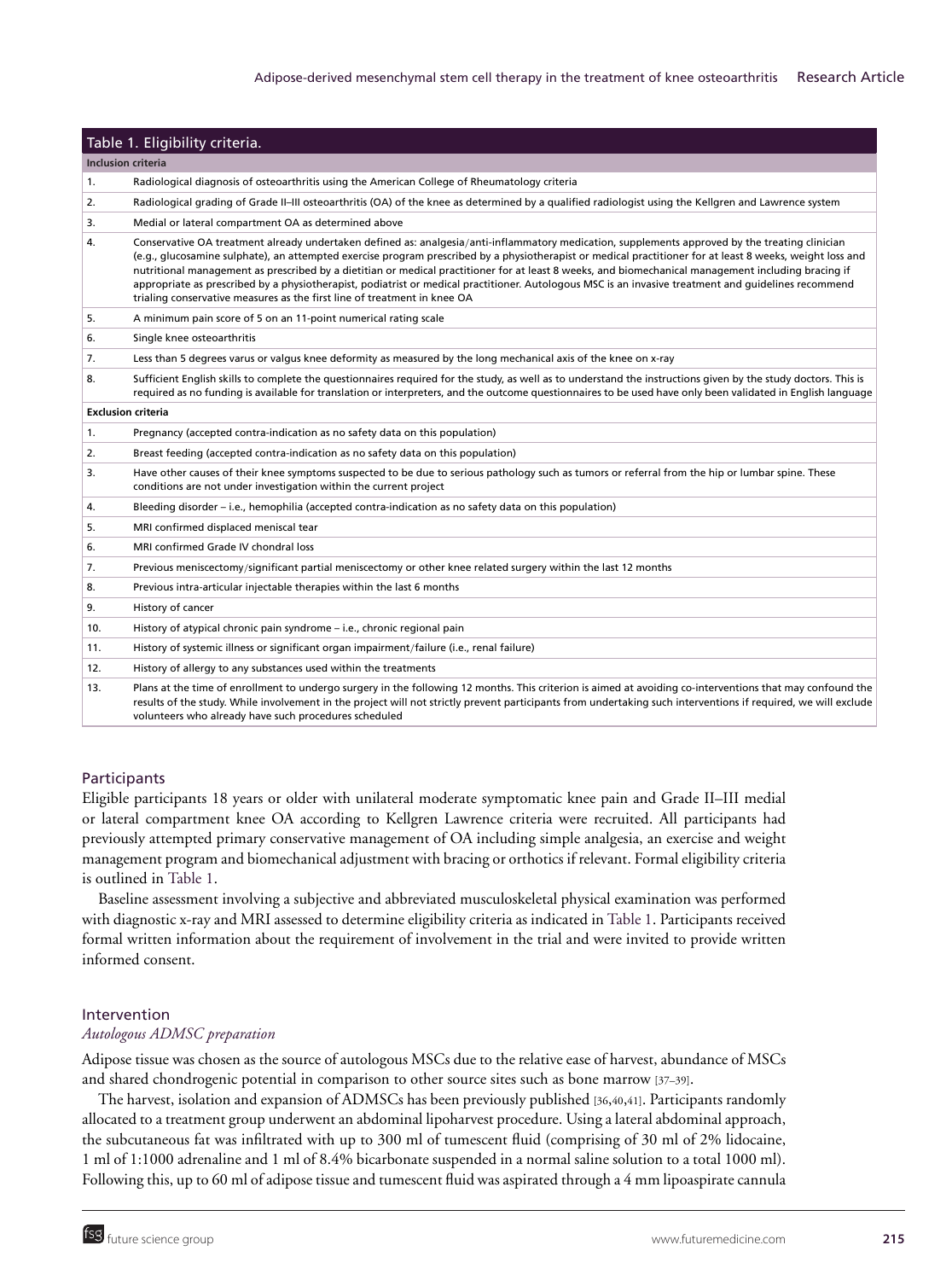Table 2. Fluorescence-activated cell sorting surface marker analysis. Mean data (n **=** 20) is presented with standard

| l deviation in brackets.      |             |             |             |                               |           |           |           |  |
|-------------------------------|-------------|-------------|-------------|-------------------------------|-----------|-----------|-----------|--|
| Histograms - positive markers |             |             |             | Histograms - negative markers |           |           |           |  |
|                               | CD90+ve     | $CD73+ve$   | $CD105+ve$  | $CD14+ve$                     | $CD19+ve$ | $CD34+ve$ | $CD45+ve$ |  |
| Percentage                    | 98.17 (2.4) | 97.75 (3.1) | 93.78 (6.6) | 0.89(1.0)                     | 0.31(0.4) | 0.95(1.1) | 0.63(0.7) |  |

| Table 3. Average cell count and viability confirmed using a muse cell analyzer. |                           |                                            |                                           |  |
|---------------------------------------------------------------------------------|---------------------------|--------------------------------------------|-------------------------------------------|--|
|                                                                                 |                           | Cell count (mean $\pm$ standard deviation) | Viability (mean $\pm$ standard deviation) |  |
| One-injection group                                                             | <b>Baseline injection</b> | 103.9 million (7.7)                        | 95.4% (2.3)                               |  |
| Two-injection group                                                             | <b>Baseline injection</b> | 95.1 million (11.1)                        | 93% (4.2)                                 |  |
|                                                                                 | 6 month injection         | 102.6 million (8.3)                        | 92.9% (3.6)                               |  |

and collected within a sterile medical grade single use Shippert Tissu-Trans Collection filter (Shippert Medical, CO, USA).

The lipoaspirate was transferred directly to an onsite clean room laboratory facility for later isolation and expansion of autologous ADMSCs (Magellan Stem Cells, Melbourne, Australia). All tissue processing was performed within a Biological Safety Cabinet (BSC) Class II and within a clean room with ISO 5 equivalent or above air quality. In summary, lipoaspirate was separated into stromal vascular fraction using enzymatic digestion and centrifugation and later cell culturing performed under hypoxic conditions within standard growth media containing 10% fetal bovine serum (FBS). Cells were cultured until 80% confluency was reached and further cultured until passage 2 (P2). At completion of P2, cells were washed three times to remove FBS and cryopreserved using a validated control rate freezing method [42,43].

Characterization of isolated ADMSCs was confirmed using international established standards as published by the International Society of Cellular Therapy [44]. Flow Cytometry Fluorescent Activated Cell Sorting (FACS) analysis was completed independently on all isolated ADMSC samples at Monash University. Samples were tested for the presence of MSC surface markers CD90, CD73 and CD 105 and absence of hematopoietic surface markers CD14, CD19, CD34 and CD45 (Table 2 and Supplementary Material). All isolated ADMSC samples underwent additional independent sterility testing for microbial growth/contamination.

## *Injection method*

On the day of injection stored cells were thawed using a sterile water bath with cyroprotectant removed under centrifugation and washed in chilled phosphate buffered saline (PBS). The resultant cell pellet was resuspended in injectable sterile isotonic (0.9%) normal saline to a total of 3 ml. Cell count and viability was confirmed using a Muse Cell Analyzer (Merck Millipore, USA; Table 3 and Supplementary Material). For a single participant in the two-injection group the muse cell analyzer was not available for the baseline injection and a manual hemocytometer count was performed.

At the time of injection, the knee of the participants allocated to an active treatment group was prepped using standard sterile protocols. All injections were performed under direct visualization using ultrasound guidance to ensure accuracy. Local anesthetic (2 ml of 1% lidocaine) was infiltrated superficial to the knee joint capsule. Under aseptic conditions, and using a superolateral patella approach, the re-suspended autologous ADMSCs were injected into the intra-articular knee space.

## *Post-operative rehabilitation*

Participants in the treatment groups were provided with post injection analgesia as required. They were advised to remain nonweight bearing with the use of crutches for 4 weeks. Education regarding range of motion and quadriceps activation exercises was provided. Participants in the two injection group were not required to be non-weight bearing after the second injection at 6 months.

## Outcome measures

Primary outcome aims of this trial were pain and functional changes as measured by the Numeric Pain Rating Scale (NPRS), the Knee Injury and Osteoarthritis Outcome Score and Western Ontario and McMaster Universities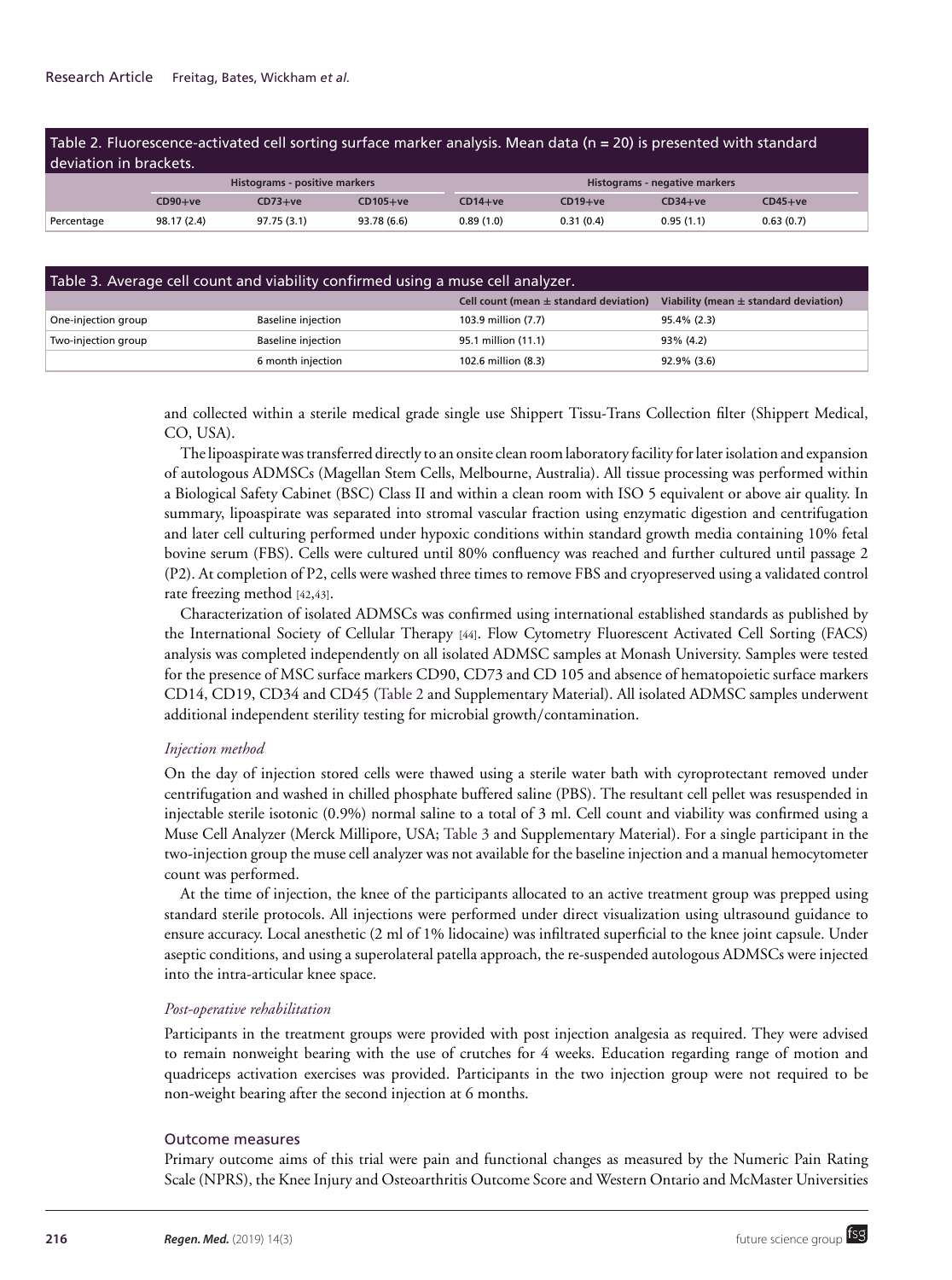| Table 4. Outcome measures.                                        |                                   |  |  |  |
|-------------------------------------------------------------------|-----------------------------------|--|--|--|
| <b>Outcome measure</b>                                            | <b>Measurement point (months)</b> |  |  |  |
| <b>Primary Outcome Measure</b>                                    |                                   |  |  |  |
| 1. Numeric Pain Rating Scale                                      | 0, 1, 3, 6, 12                    |  |  |  |
| 2. Knee Injury and Osteoarthritis Outcome Score                   | 0, 1, 3, 6, 12                    |  |  |  |
| 3. Western Ontario and McMaster Universities Osteoarthritis Index | 0, 1, 3, 6, 12                    |  |  |  |
| Secondary Outcome Measure                                         |                                   |  |  |  |
| 1. MRI analysis                                                   | 0.12                              |  |  |  |
| - MRI Osteoarthritis Knee Score                                   |                                   |  |  |  |

Osteoarthritis Index (WOMAC). Secondary outcomes included structural assessment through use of MRI and additional outcome questionnaires (see Table 4).

# *Questionnaires*

Outcome questionnaires were recorded using the software program Clinical Intelligence (Clinical Intelligence, Melbourne, Australia) and were recorded at baseline, 1, 3, 6 and 12 months.

- Numeric Pain Rating Scale (NPRS). Participants were asked to rate their average pain intensity over the past week on a scale of 0–10. The NPRS has been validated for use in people with knee OA [45].
- The Knee Injury and Osteoarthritis Outcome Score (KOOS). The KOOS is a validated score that consists of 5 subscales pain improvement, symptom improvement, activities of daily living, function in sport and recreation and knee-related quality of life. A normalized score is calculated for each subscale with 100 indicating no symptoms and 0 indicating maximal symptoms [46].
- The Western Ontario and McMaster Universities Arthritis Index (WOMAC Index 3.0). A validated quality of life score, the WOMAC score quantitatively assesses pain, stiffness and physical function in patients with symptomatic OA [47]. In this trial the WOMAC score is presented as an inverse percentage to be more easily compared with the KOOS subscales where 100 indicates no symptoms.

## *Magnetic resonance imaging*

Magnetic resonance imaging (MRI) offers the ability to perform a non-invasive evaluation of structural changes associated with OA. The MRI Osteoarthritis Knee Score (MOAKS) is a validated semi-quantitative tool for the evaluation of knee OA [48]. The knee is divided into 14 sub-regional divisions (patella – medial and lateral; femoral – medial and lateral trochlea/central/posterior; tibia – medial and lateral, anterior/central/posterior) with each region achieving a score for features of OA. Features assessed for the purpose of this study were:

- Bone marrow lesions (BMLs) and cysts. Each region is graded for the percentage of volume of each BML and whether there is an associated cyst.
- Articular cartilage. Each region is graded on the percentage area of cartilage with partial to full thickness loss and also separately on area with full thickness loss.
- Osteophytes. Size of osteophytes in 14 sub-regions are graded as Grade 0 (none), Grade 1 (small), Grade 2 (medium) and Grade 3 (large).
- Synovitis. Volume of effusion-synovitis is graded as Grade 0 (none), Grade 1 (small), Grade 2 (medium) and Grade 3 (large).
- Meniscus. Medial and lateral meniscus are assessed for signal and morphology of the tear including vertical, radial, horizontal, complex, root tear, partial or complete maceration.
- Peri-articular features. Popliteal cyst scored as present or not present.

MOAKs scores were used to describe OA progression over time as previously published [49]. Subregional scores were collated into the broader regions of medial, lateral and patella-femoral compartments.

MRI analysis was performed on a 1.5 T or greater MRI system with a dedicated peripheral knee coil. Proton density (PD) and proton density fat saturated (PDFS) images were completed in coronal, sagittal and axial planes.

MRI assessment was conducted by a musculoskeletal physician trained in MRI analysis using a single blinded approach with no knowledge of the treatment group.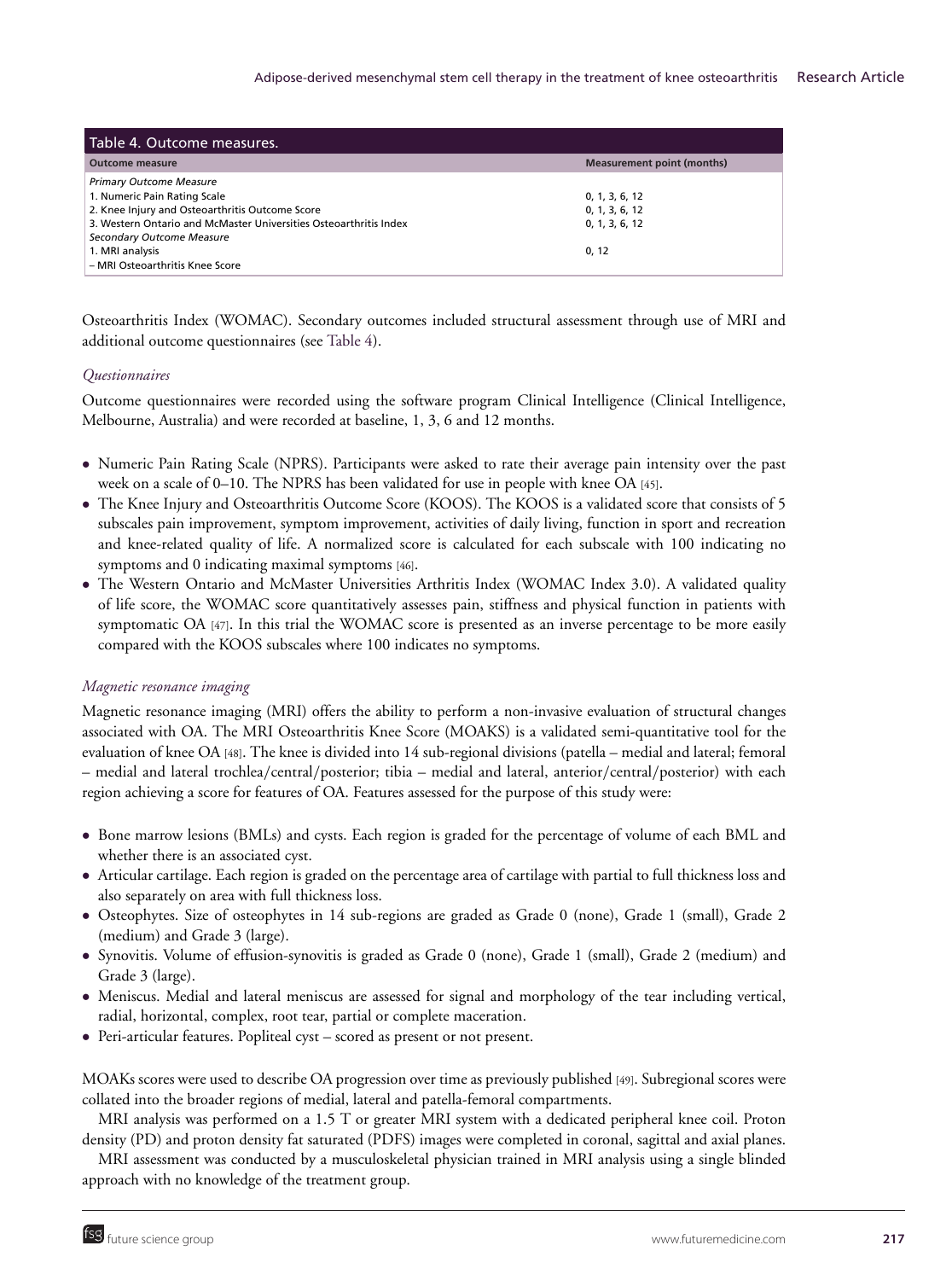# Sample size

To date there is insufficient published data on the effects of autologous MSC therapy in OA. As such, sample size calculations are not feasible. This study represents a pilot RCT to assess treatment protocols for safety and efficacy prior to development of a larger RCT and is consistent with previously published study guidelines [50].

# Randomization & allocation

Participant group allocation was prepared in advance using a web-based automated random number generator [\(www.randomizer.org\)](http://www.randomizer.org). This was prepared by a designated researcher not involved in the recruitment, screening, assessment, enrolment or treatment process. All researchers with direct involvement in participant recruitment and treatment were blinded to this process.

# Adverse events

Adverse events (AEs) were defined as an undesirable clinical development in a participant which was not present at baseline or which increased in severity after treatment. AEs were assessed and graded in regards to severity:

- Mild: awareness of a sign or symptom which does not interfere with the participants' usual daily activity and/or is transient, resolving with use of simple interventions including simple analgesia.
- Moderate: interferes with the participants' usual daily activity and/or requires symptomatic treatment including regular analgesia (i.e., opiate analgesia).
- Severe: symptom(s) causing severe discomfort with significant impact of the participants' usual daily activity.
- Serious: any unexpected medical incident which requires hospitalization, results in long term disability, is life-threatening or results in death.

## Statistical analysis

SigmaPlot 10 graphical and statistical software (Systat Software, Inc., CA, USA) was used to conduct the analysis. Two Way Repeated Measures Anova (One Factor Repetition, General Linear Model) was utilized to detect mean differences in the independent variables of Treatment (two injections, one injection or control) and Time (baseline, 1, 3, 6 and 12 months) for the dependent variables of NPRS, WOMAC and KOOS scores.

The objectives of the data analysis were first to determine if differences in means occurred between treatments at each of the 5 time points, and second, to determine if mean differences occurred within each of the three groups when comparing 1, 3, 6 and 12 months data to baseline measurements.

When statistically significant (p < 0.05) interactions between the factors of Treatment and Time were apparent an All Pairwise Multiple Comparison Procedure (Holm-Sidak method) was employed to determine the specific mean differences for both Time and Treatment factors with alpha again set at 0.05.

For the AEs and MOAKs categorical data analysis, Chi-square tests were performed. For the MOAKs data analysis the percentage data was first converted to categories (yes or no) so as to perform the Chi-square tests. Note that due to low sample sizes and low numbers in each category these tests were typically below a power level of 5.

## Patient & public involvement

Patients and/or the public were not involved in the development of the research question, choice of outcome measures, design of the trial, recruitment of participants and conduct of the trial. Results of the trial will be disseminated to study participants through direct consultation with a trial clinician at completion of the trial and on publication of results.

# **Results**

# Intergroup comparison & demographics

As indicated in the Figure 1 flow chart, two participants (one in the Control Group and also another in the two-injection group) were excluded from radiological follow-up analysis as there was significant delay in follow-up MRI (>3 months). One participant was excluded from questionnaire analysis due to incomplete questionnaire data collection (though completed radiological follow-up).

Demographics of the study participants are presented in Table 5. Despite randomization there was a difference in body mass index (BMI) between groups with the control group being, on average, overweight, while both treatment groups were within the obese range.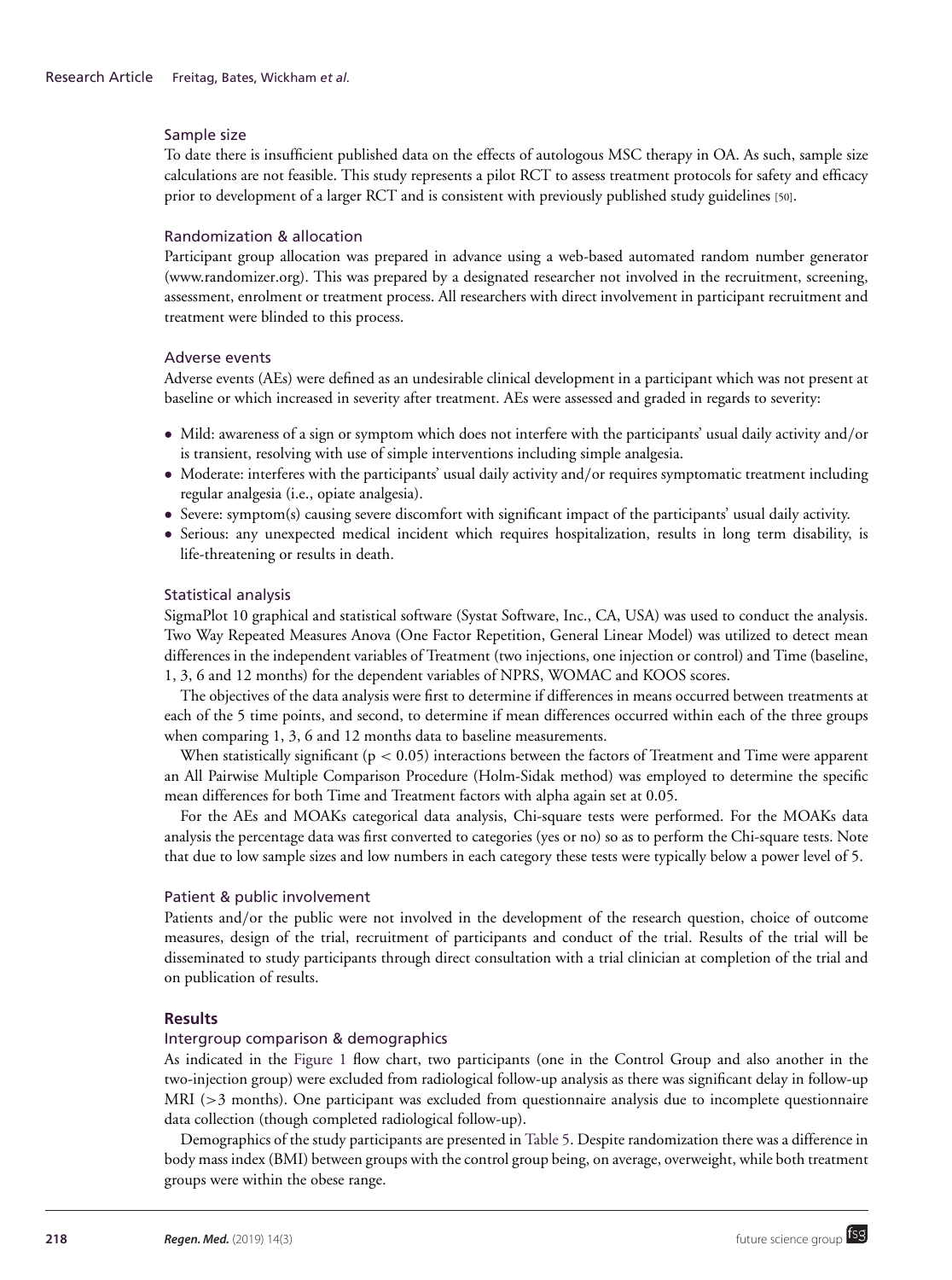

#### **Figure 1. Flow chart.**

ADMSC: Adipose-derived mesenchymal stem cells; MRI: Magnetic resonance imaging.

Table 5. Demographic characteristics for the Control and Intervention Groups. Mean data are presented with standard deviations in brackets. Note the significant difference (p *<* 0.05) for body mass index with the one-injection group

| having a significantly higher body mass index than the Control group. |           |               |                       |         |  |
|-----------------------------------------------------------------------|-----------|---------------|-----------------------|---------|--|
| <b>Demographic Characteristics</b>                                    | Control   | One injection | <b>Two injections</b> | p-value |  |
| Total number (n)                                                      | 10        | 10            | 10                    |         |  |
| Gender (% male)                                                       | 50        | 70            | 40                    |         |  |
| Age (years)                                                           | 51.5(6.1) | 54.6(6.3)     | 54.7 (10.2)           | 0.58    |  |
| Height (m)                                                            | 1.73(0.1) | 1.75 (0.1)    | 1.7(0.1)              | 0.59    |  |
| Weight (kg)                                                           | 76 (14.5) | 97.1 (20.2)   | 88.7 (23.5)           | 0.07    |  |
| BMI ( $kg/m2$ )                                                       | 25.2(3.4) | 31.6(5.9)     | 30.4(5.6)             | 0.023   |  |

#### Pain & functional outcome measures

Pain, as measured by the NPRS, in the one-injection group and two-injection group improved from a mean (standard deviation) of 6.7 (1.7) and 6.5 (1.4) to 2.6 (1.8) and 2.3 (2) respectively at completion of the study. Within group improvement when compared with baseline was statistically significant (< 0.05) throughout all time points in both the single and two injection protocol treatment groups (Figure 2). Similarly, between group differences revealed that both the one-injection and two-injection groups had significantly less pain at 12 months compared with the Control group (Figure 2). No significant differences were found between the two treatment groups.

KOOS subscale analysis showed consistent improvement in all subscales during follow-up and this was maintained until completion of follow-up at 12 months. There was no significant difference at 12 months in all subscales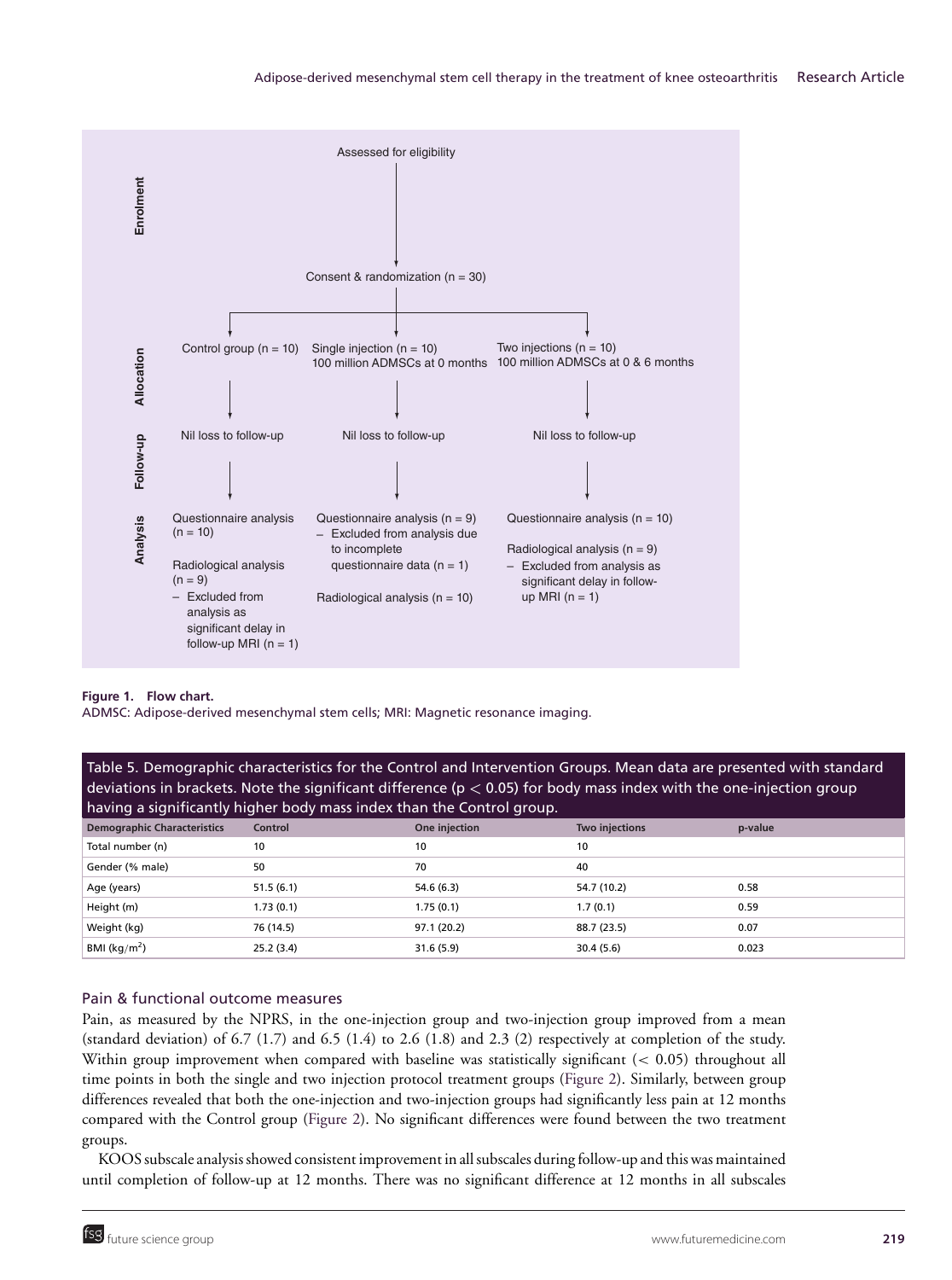

#### **Figure 2. Numeric pain rating scale.**

\*indicates a significant difference between the one-injection group and the Control group at that time point. #represents a significant difference between the two-injection group and the Control group at that time point. Error bars represent 95% confidence intervals. Within-group differences (not displayed) are detailed in preceding text and are presented in the Supplementary Table data.



#### **Figure 3. Knee injury and osteoarthritis outcome score pain improvement subscale.**

\*indicates a significant difference between the one-injection group and the Control group at that time point. #represents a significant difference between the two-injection group and the Control group at that time point. Error bars represent 95% confidence intervals. Within group differences presented in the Supplementary Table data.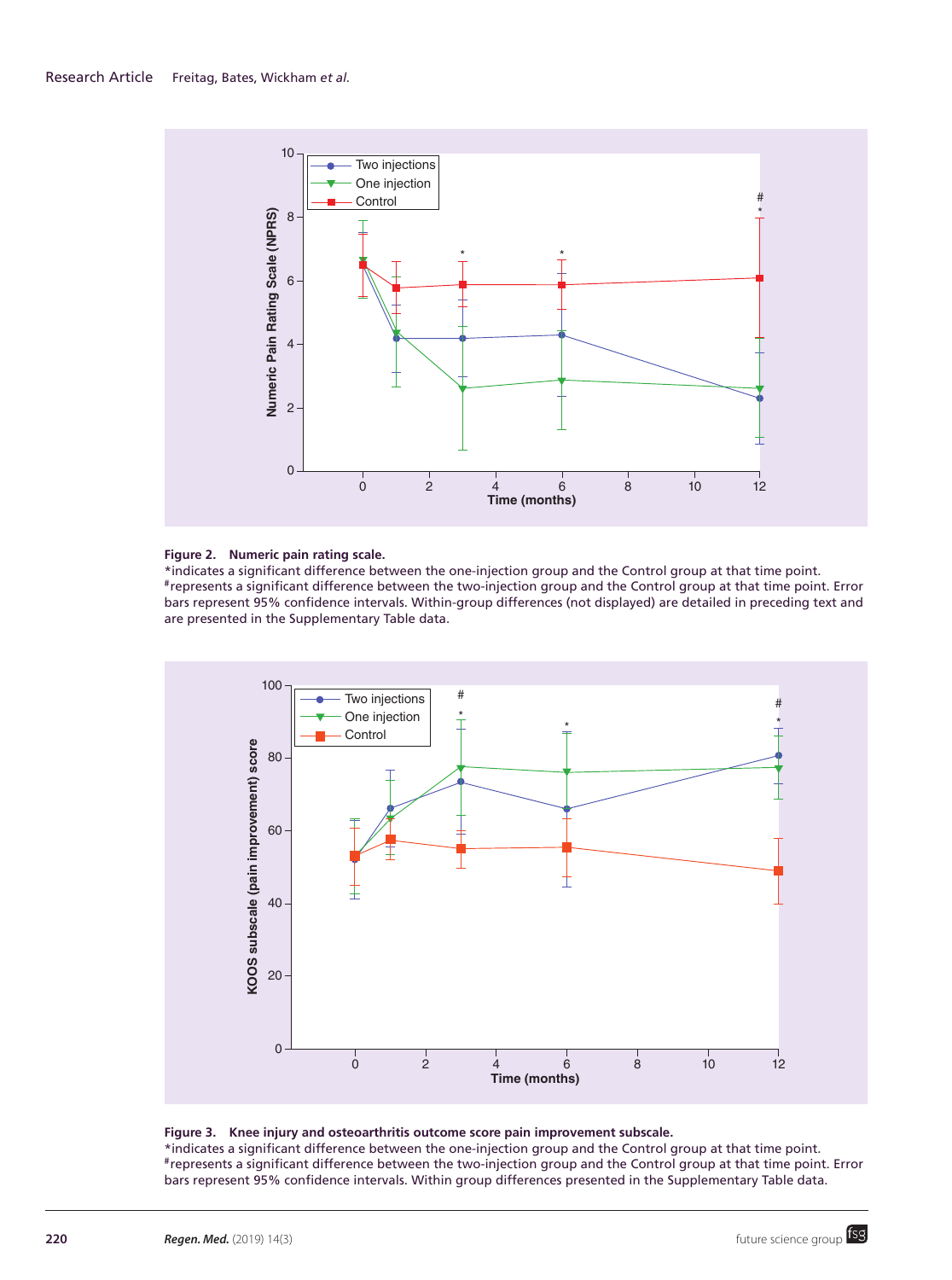

#### **Figure 4. Knee injury and osteoarthritis outcome score pain improvement subscale.**

\*indicates a significant difference between the one injection group and the Control group at that time point. #represents a significant difference between the two-injection group and the Control group at that time point. <sup>∧</sup> indicates a significant difference between treatment groups. Error bars represent 95% confidence intervals. Within group differences presented in the Supplementary Table data.



#### **Figure 5. Knee injury and osteoarthritis outcome score Activities of Daily Living subscale.**

\*indicates a significant difference between the one-injection group and the Control group at that time point. #represents a significant difference between the two-injection group and the Control group at that time point. Error bars represent 95% confidence intervals. Within-group differences presented in the Supplementary Table data. ADL: Activities of daily living; KOOS: Knee injury and osteoarthritis outcome score.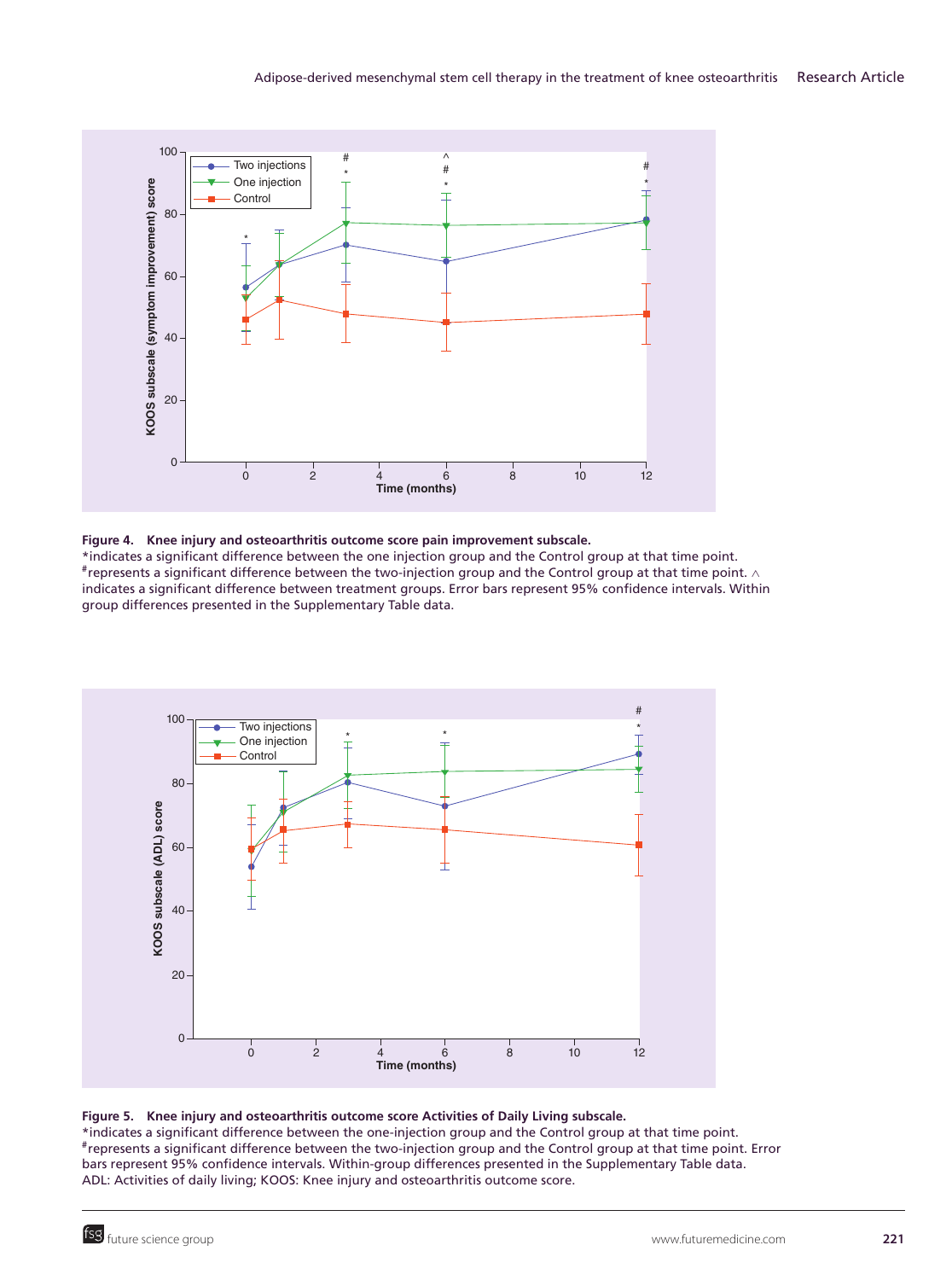



\*indicates a significant difference between the one-injection group and the Control group at that time point. #represents a significant difference between the two-injection group and the Control group at that time point. <sup>∧</sup> indicates a significant difference between treatment groups at that time point. Error bars represent 95% confidence intervals. Within-group differences presented in the Supplementary Table data.



#### **Figure 7. Knee injury and osteoarthritis outcome score Quality of Life subscale.**

\*indicates a significant difference between the one-injection group and the Control group at that time point. #represents a significant difference between the two-injection group and the Control group at that time point. Error bars represent 95% confidence intervals. Within-group differences presented in the Supplementary Table data. KOOS: Knee Injury and Osteoarthritis Outcome Score; QoL: Quality of life.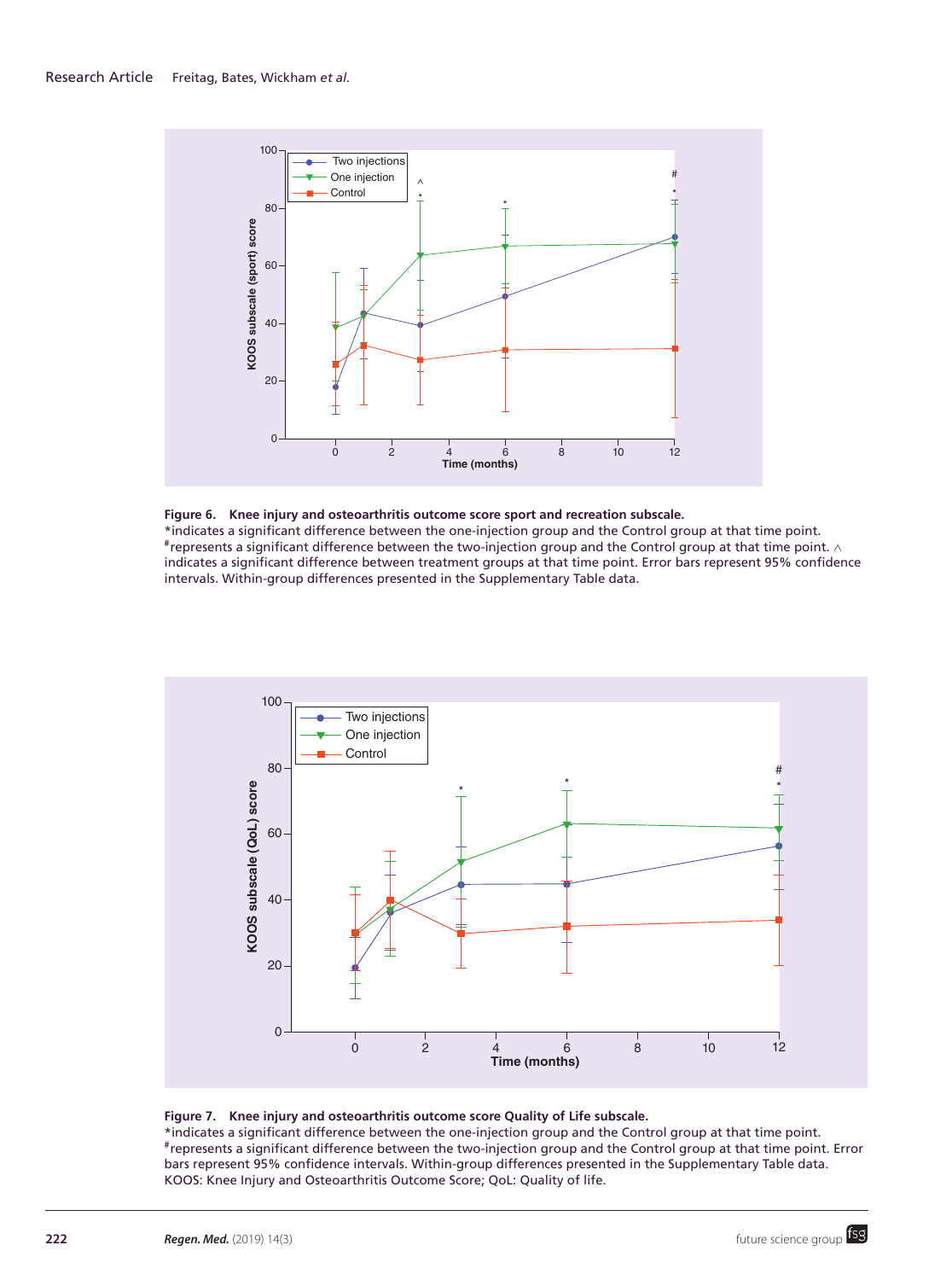between the two treatment groups. All subscales displayed statistically significant improvement against control at 12 months of follow-up. The one-injection group had more consistent improvement against Control throughout the follow-up period. See Figures 3–7.

Global WOMAC score expressed as an inverse percentage improved throughout follow-up in both the oneinjection group and two-injection group with a mean (standard deviation) of 59.6 (17.9) and 54.4 (18.2) at baseline improving to 84 (9.4) and 87.3 (8) at 12 months. Statistically significant improvement versus baseline measures was observed as early as 1 month and until final follow-up at 12 months. Both treatment groups had statistically significant improvement at 12 months in comparison to control (Figure 8).

The mean power for all statistical tests performed for pain and functional outcome measures ( $n = 21$ ) was  $0.877 \pm 15$  SD.

Importantly, the percentage of participants achieving a minimal clinically important difference, when combining all pain and functional outcome measures, was 84.1 and 87.1% in the 1 injection and two-injection groups, respectively (Table 6). Age and gender were not found to influence response to therapy.

See Supplementary Material for tabulated NPRS, KOOS and WOMAC results.

## Structural analysis

MRI Osteoarthritis Knee Scores (MOAKS) were completed at baseline and at 12 months follow-up. One participant in the control group and one participant in the two-injection group were disregarded from MRI analysis due to considerable delay in 12 month imaging. Table 7 indicates the baseline prevalence and change in Global MOAKS at 12 months follow-up of the control and treatment groups (see Supplementary Material for regional results). A total of 67% of participants within the control group had progression of cartilage loss with a further 56% having extension of osteophyte formation. By comparison, in the one-injection group only 30% of participants had further cartilage loss although 50% had progression of osteophyte formation at 12 months. In the two-injection group 89% of participants had improvement in cartilage or no progression in cartilage loss with stabilization of OA also indicated by 89% having no progression in osteophyte formation. The two-injection group was the only group to



#### **Figure 8. Global Western Ontario and McMaster Universities arthritis index score.**

\*indicates a significant difference between the one-injection group and the Control group at that time point. #represents a significant difference between the two-injection group and the Control group at that time point. Error bars represent 95% confidence intervals. Within group significant differences were at 3, 6 and 12 months compared with baseline for the one-injection group and at 1, 3, 6 and 12 months for the two injection group when compared with baseline (see Supplementary Table Data).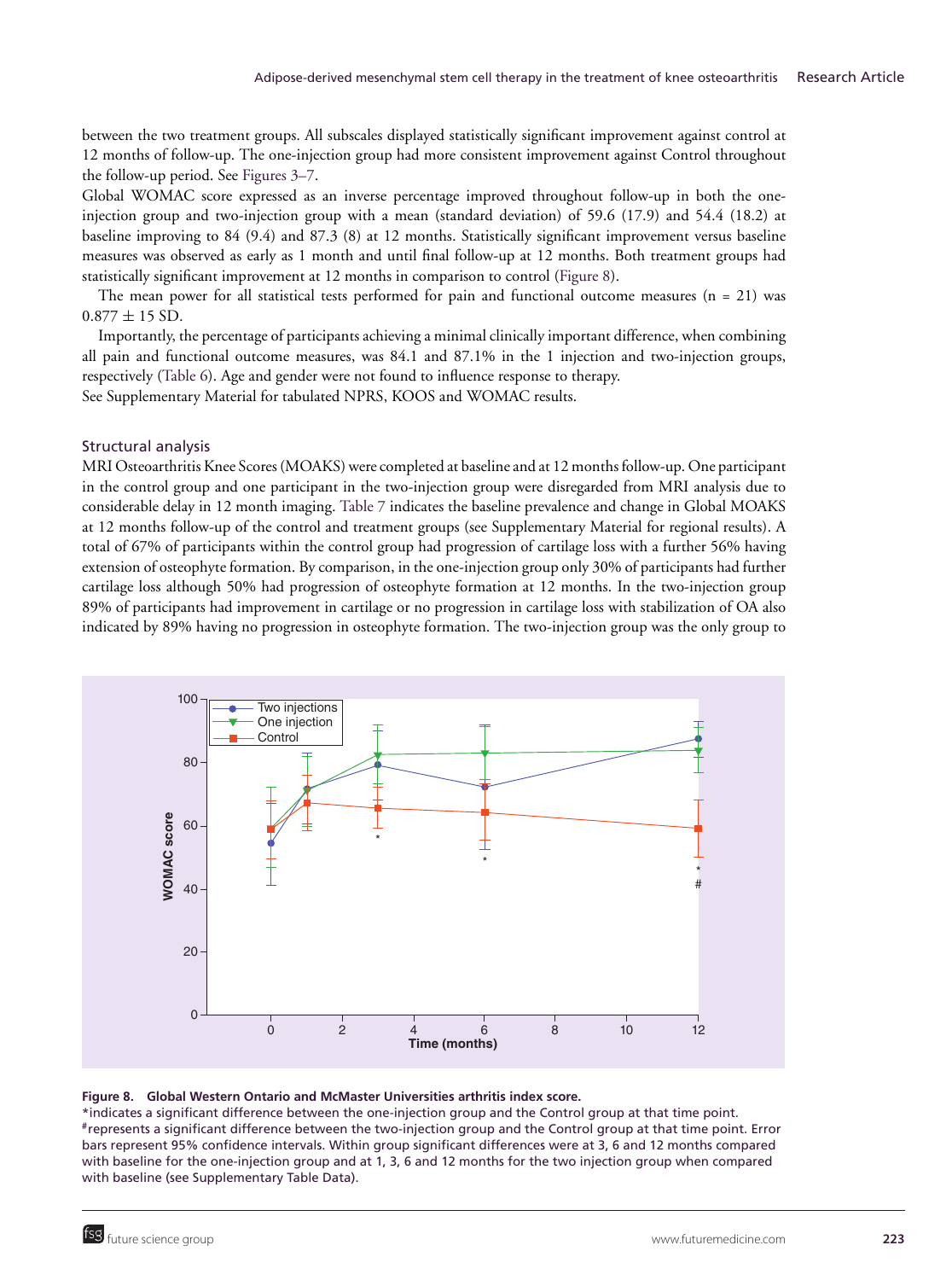| Table 6. Minimal Clinically Important Difference at 12 months in comparison to Baseline data for the three groups. |                      |                            |                            |  |  |
|--------------------------------------------------------------------------------------------------------------------|----------------------|----------------------------|----------------------------|--|--|
| <b>Outcome measures</b>                                                                                            | <b>Control Group</b> | <b>One-injection group</b> | <b>Two-injection group</b> |  |  |
| <b>NPRS</b>                                                                                                        | 40                   | 87.5                       | 100                        |  |  |
| <b>WOMAC</b>                                                                                                       | 20                   | 100                        | 90                         |  |  |
| KOOS (pain improvement)                                                                                            | 10                   | 90                         | 80                         |  |  |
| KOOS (symptom improvement)                                                                                         | 30                   | 66.7                       | 70                         |  |  |
| KOOS (ADL)                                                                                                         | 30                   | 77.8                       | 90                         |  |  |
| KOOS (Sport & Rec)                                                                                                 | 30                   | 77.8                       | 100                        |  |  |
| KOOS (QoL)                                                                                                         | 20                   | 88.9                       | 80                         |  |  |
| Averages                                                                                                           | 25.7%                | 84.1%                      | 87.1%                      |  |  |
|                                                                                                                    |                      |                            |                            |  |  |

All data are in percentages and expressed as the percentage of subjects who registered a MCID at 12 months when compared with their baseline value. Note that an MCID equates to a decrease of 1 point or more on a 10 point Numeric Pain Rating Scale and an increase of 8 points or more on a 100 point Knee Injury and Osteoarthritis Outcome Score or Western Ontario and McMaster Universities Arthritis Index score.

ADL: Activities of daily living; KOOS: Knee Injury and Osteoarthritis Outcome Score; NPRS: Numeric Pain Rating Scale; WOMAC: Western Ontario and McMaster Universities Arthritis Index.

| Table 7. Baseline prevalence and change in Global MOAKS at 12 months follow-up.                                                                                                        |                   |                   |                   |                    |  |  |
|----------------------------------------------------------------------------------------------------------------------------------------------------------------------------------------|-------------------|-------------------|-------------------|--------------------|--|--|
| <b>MOAKS</b> features                                                                                                                                                                  | Control group (%) | One injection (%) | Two injection (%) | Chi-square p-value |  |  |
| <b>Bone marrow lesion</b>                                                                                                                                                              |                   |                   |                   |                    |  |  |
| - Baseline prevalence                                                                                                                                                                  | $9/9(100\%)$      | 10/10 (100%)      | 9/9 (100%)        |                    |  |  |
| - Progression                                                                                                                                                                          | 3/9(33%)          | $3/10(30\%)$      | 5/9 (56%)         | 0.474              |  |  |
| – No change                                                                                                                                                                            | 4/9(44%)          | $3/10(30\%)$      | 3/9(33%)          | 0.577              |  |  |
| - Improvement                                                                                                                                                                          | 2/9(22%)          | $4/10(40\%)$      | 1/9(11%)          | 0.122              |  |  |
| Articular cartilage pathology                                                                                                                                                          |                   |                   |                   |                    |  |  |
| - Baseline prevalence                                                                                                                                                                  | 9/9 (100%)        | 10/10 (100%)      | 9/9 (100%)        |                    |  |  |
| - Progression                                                                                                                                                                          | 6/9(67%)          | $3/10(30\%)$      | 1/9(11%)          | 0.043              |  |  |
| – No change                                                                                                                                                                            | 3/9(33%)          | 7/10 (70%)        | 7/9 (78%)         | 0.117              |  |  |
| - Improvement                                                                                                                                                                          | $0/9(0\%)$        | $0/10(0\%)$       | 1/9(11%)          | 0.335              |  |  |
| Osteophytes                                                                                                                                                                            |                   |                   |                   |                    |  |  |
| - Baseline prevalence                                                                                                                                                                  | $9/9(100\%)$      | $9/10(90\%)$      | 9/9 (100%)        |                    |  |  |
| - Progression                                                                                                                                                                          | 5/9(56%)          | $5/10(50\%)$      | 1/9(11%)          | 0.107              |  |  |
| – No change                                                                                                                                                                            | 4/9(44%)          | $5/10(50\%)$      | 8/9 (89%)         | 0.107              |  |  |
| - Improvement                                                                                                                                                                          | $0/9(0\%)$        | $0/10(0\%)$       | $0/9(0\%)$        | 0.996              |  |  |
| <b>Synovitis</b>                                                                                                                                                                       |                   |                   |                   |                    |  |  |
| - Baseline prevalence                                                                                                                                                                  | 8/9(89%)          | 7/10 (70%)        | 9/9 (100%)        |                    |  |  |
| - Progression                                                                                                                                                                          | 2/9(22%)          | $1/10(10\%)$      | $0/9(0\%)$        | 0.312              |  |  |
| – No change                                                                                                                                                                            | 4/9(44%)          | 7/10(70%)         | 6/9(67%)          | 0.474              |  |  |
| - Improvement                                                                                                                                                                          | 3/9(33%)          | 2/10(20%)         | 3/9(33%)          | 0.756              |  |  |
| <b>Meniscus pathology</b>                                                                                                                                                              |                   |                   |                   |                    |  |  |
| - Baseline prevalence                                                                                                                                                                  | $9/9(100\%)$      | 10/10 (100%)      | 9/9 (100%)        |                    |  |  |
| - Progression                                                                                                                                                                          | 1/9(11%)          | $1/10(10\%)$      | $0/9(0\%)$        | 0.598              |  |  |
| – No Change                                                                                                                                                                            | 8/9(89%)          | $9/10(90\%)$      | 8/9 (89%)         | 0.996              |  |  |
| - Improvement                                                                                                                                                                          | $0/9(0\%)$        | $0/10(0\%)$       | 1/9(11%)          | 0.335              |  |  |
| Popliteal cyst                                                                                                                                                                         |                   |                   |                   |                    |  |  |
| - Baseline prevalence                                                                                                                                                                  | 3/9(33%)          | $5/10(50\%)$      | 3/9(33%)          |                    |  |  |
| - Progression                                                                                                                                                                          | $0/9(0\%)$        | $1/10(10\%)$      | 1/9(11%)          | 0.598              |  |  |
| – No change                                                                                                                                                                            | 8/9(89%)          | $8/10(80\%)$      | 8/9 (89%)         | 0.813              |  |  |
| - Improvement                                                                                                                                                                          | 1/9(11%)          | $1/10(10\%)$      | $0/9(0\%)$        | 0.598              |  |  |
| Note the significant difference in proportions (Chi-square analysis) with articular cartilage pathology progression but with an average power of the performed tests<br>being only 25. |                   |                   |                   |                    |  |  |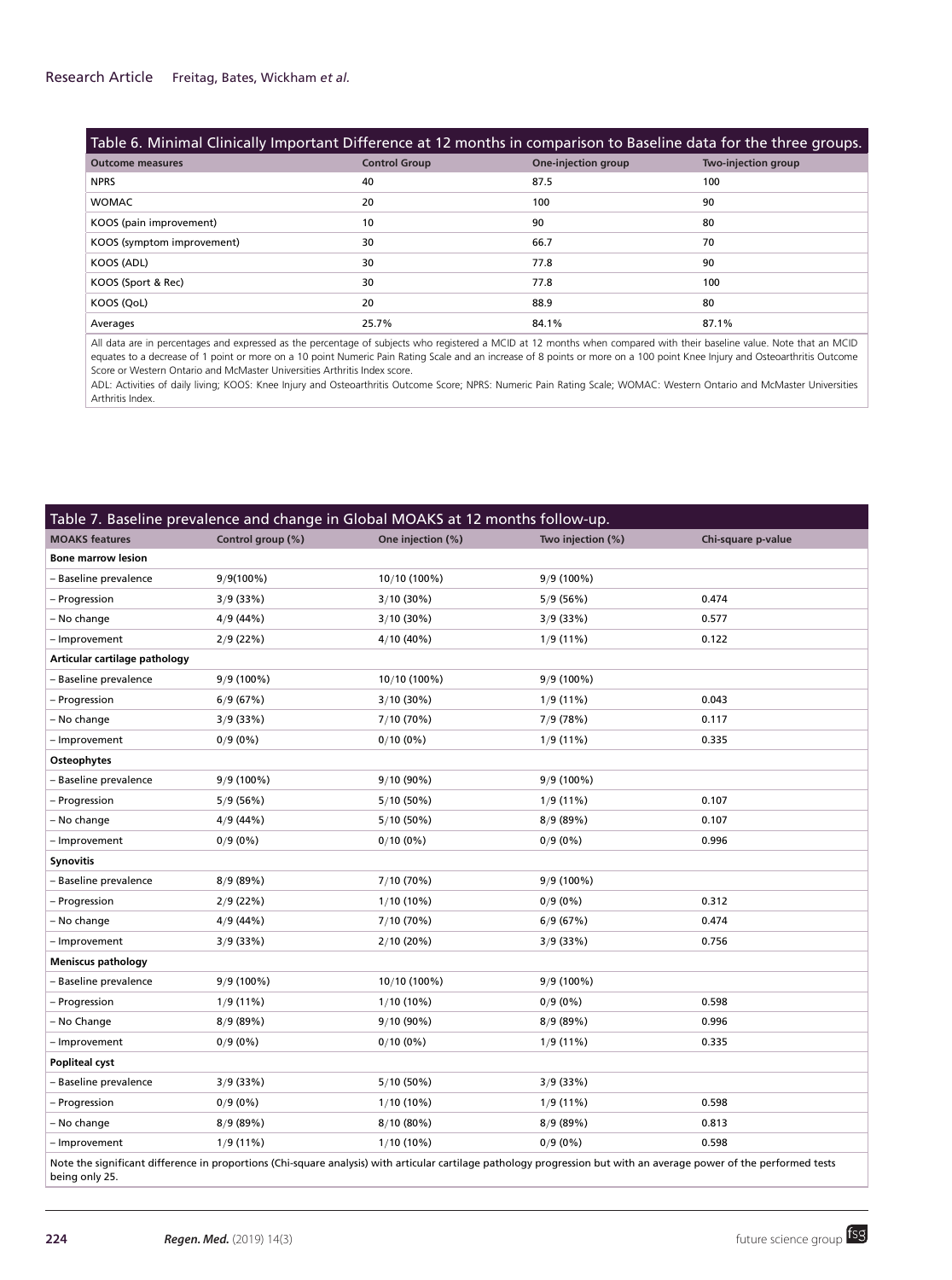| Table 8. Adverse events for the one- and two-injection treatment groups. Note that no significant difference in the<br>proportions (Chi-square analysis) of adverse events between groups were apparent ( $p = 0.303$ ) with the power of the<br>performed test being 0.47. |                             |                                        |                                       |  |  |
|-----------------------------------------------------------------------------------------------------------------------------------------------------------------------------------------------------------------------------------------------------------------------------|-----------------------------|----------------------------------------|---------------------------------------|--|--|
| <b>Adverse events</b>                                                                                                                                                                                                                                                       | One injection (baseline; %) | Two injections (baseline injection; %) | Two injections (6 month injection; %) |  |  |
| Nil                                                                                                                                                                                                                                                                         | 20%                         | 10%                                    | 0%                                    |  |  |
| Mild                                                                                                                                                                                                                                                                        | 60%                         | 50%                                    | 40%                                   |  |  |
| Moderate                                                                                                                                                                                                                                                                    | 10%                         | 30%                                    | 60%                                   |  |  |
| Severe                                                                                                                                                                                                                                                                      | 10%                         | 10%                                    | 0%                                    |  |  |
| Serious                                                                                                                                                                                                                                                                     | $0\%$                       | 0%                                     | 0%                                    |  |  |

show improvement in cartilage loss based on MOAKS analysis (a single participant). Bone marrow lesions (BMLs), synovitis, meniscus pathology or popliteal cysts showed no appreciable difference between groups.

#### Complications & adverse events

Minor discomfort and bruising was commonly noted in both treatment groups after their lipoharvest procedure. This resolved without further intervention indicating a mild expected AE. Table 8 indicates AEs associated with the intra-articular injections of autologous ADMSC therapy at baseline and also at 6 months in the two-injection group. Many participants in the treatment groups experienced discomfort and/or swelling post ADMSC therapy. These AEs were self-limiting, requiring a period of unloading, analgesia and/or oral anti-inflammatory use. Two participants reported pain and swelling for 4 weeks following ADMSC therapy and due to observed impact on their usual daily activity this was categorised as a severe AE. The second injection of MSC therapy at 6 months in the two-injection group was associated with a modest increase in reported moderate AEs in comparison to the initial injection. No related serious AEs were observed.

#### **Discussion**

Previous studies have indicated the potential benefit of MSC therapy in symptomatic knee OA. It is important to differentiate the results of this trial with past trials using more heterogeneous cell based products including stromal vascular fraction [51,52]. This study is the first to assess and compare the safety and efficacy of different treatment protocols with single versus multiple injections and using autologous isolated and expanded ADMSCs. The results indicate that autologous MSC therapy is a safe and effective treatment modality for moderate knee OA with the ability to modify disease progression.

Pain and functional improvement was comparable in both treatment groups. Both statistical and clinically significant change (MCID) was observed in comparison to both baseline and the control group using the NPRS, WOMAC and KOOS subscale scores. The two injection group had an observed mild reduction in improvement in KOOS subscale scores at 6 months although this was as a direct consequence of outcome questionnaires being completed by some participants in the period directly after their second injection (which was associated with a self-limiting period of pain and swelling). Despite some studies indicating stem cell age may be associated with reduced function, this trial did not observe any age-related difference in pain and functional outcome [53].

Pain and functional improvements observed in this pilot RCT compared favorably against conventional treatments for OA. NPRS improved by a percentage of 69% from baseline to final follow-up at 12 months in both treatment groups. This is in comparison to a <14% improvement in pain scores at 12 months following arthroscopic debridement or up to 12% improvement with a prescribed exercise program [54,55].

Past clinical trials had indicated the ability of intra-articular MSC therapy to modify the progression of OA. Jo and colleagues observed increased cartilage volume at 6 months following MSC therapy, with a later study using allogeneic bone marrow derived MSCs successfully stabilizing OA and improving observed cartilage quality [33,35]. Using the semi-quantitative and validated MOAKS assessment to describe structural change over 12 months, the two injection protocol was observed to achieve a trend of greater disease stabilization in comparison to the single injection group. Observed stabilization rather than cartilage regrowth suggests that the modality of action of MSCs is via paracrine and local supportive pathways rather than direct differentiation along a chondrocyte lineage. This is consistent with preclinical trials which have failed to show significant incorporation of labeled MSCs into regenerative cartilage tissue [28].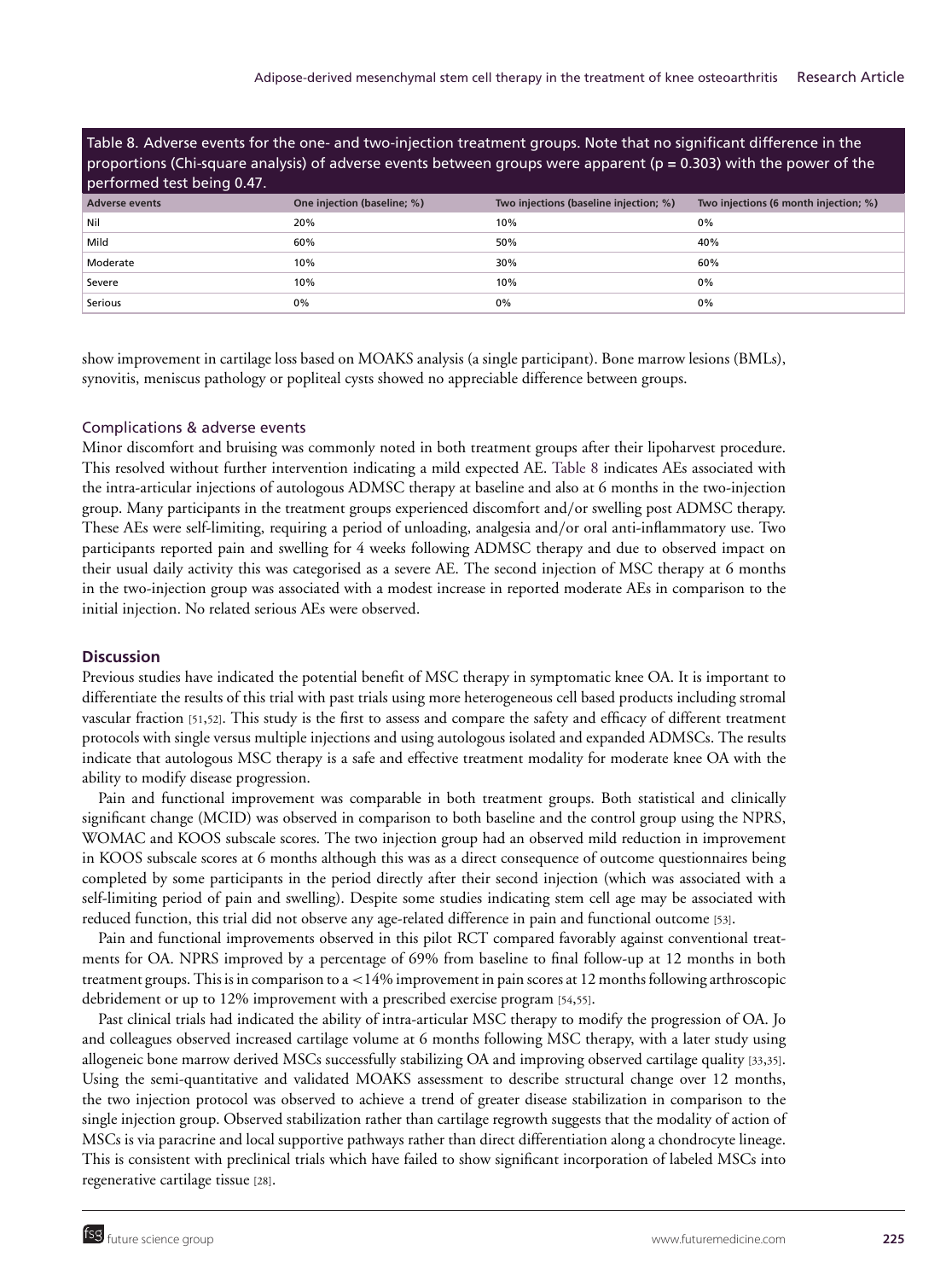Surprisingly, features including BMLs, synovitis and the presence of a popliteal cyst were not associated with pain and functional outcome. Several participants in both treatment groups exhibited clinically significant pain improvement despite no change or in fact progression in BMLs. The lack of correlation of improvement with BMLs and synovitis/effusion is in contrast to previous studies indicating these features to be strongly associated with pain in OA [56,57]. This perhaps reflects the observation of lack of improvement in knee pain and function following treatment with bisphosphonates (residronate) in previous RCTs [58,59]. Furthermore, MOAKs analysis indicating successful stabilization despite persistent BMLs is also in contrast to past research which has shown an association between BMLs and progression in OA [60].

Both treatment protocols were well tolerated with no serious AE documented from either the stem cell harvest technique (liposuction) or ADMSC therapy. Whilst two participants experienced pain and swelling, which was classed as a severe AE, this was managed appropriately with a period of unloading and oral analgesia/antiinflammatories and resolved without further intervention required. All AEs were expected and similar to past adverse outcomes reported in previous trials using intra-articular MSC therapy. A modest increase in reported moderate AEs at the second injection in the two-injection group suggests that timing of repeat MSC therapy may influence therapy tolerability.

The main limitation in this RCT is lack of a formal placebo with all groups unblinded to treatment. With the requirement of a lipoharvest procedure to harvest autologous ADMSCs it was deemed unethical to perform an unnecessary surgical procedure on the control group if they were later only to receive a sham placebo injection. This trial represents a pilot study and further research with greater participant numbers is warranted. The MRI analysis is limited in that MOAKS is a semi-quantitative measure. In future research the authors would consider the use of more precise MRI quantitative measures including cartilage volume as described by Cicuttini and colleagues and also the novel and recently validated method of cartilage quality assessment using T2 mapping techniques [61,62].

## **Conclusion**

OA is a cause of significant morbidity and with an aging population it promises to remain an enormous community and economic burden. Current conservative management strategies fail to alter disease progression and surgical management in the form of joint replacement is associated with considerable risk. In this RCT, autologous ADMSC therapy was associated with clinically significant improvement in pain and function in symptomatic knee OA. These improvements were well beyond that achieved by conventional methods. Furthermore, ADMSCs were associated with successful disease modification with comparison of treatment protocols indicating that two intra-articular injections of ADMSCs separated by 6 months achieved more consistent OA stabilization than a single injection. Intra- articular autologous ADMSC therapy was shown to be safe with no serious AEs.

#### **Translational perspective**

Regenerative cellular therapies rather than being unique and novel are now well-established and form part of accepted medical practice in areas including bone marrow and tissue transplantation, blood transfusion and reproductive *in vitro* fertilization. First described by Dr Alexander Friedenstein over 40 years ago, MSCs, with their observed multipotency and presence throughout the body, have been postulated as a future biological cell therapy for tissue repair and regeneration. Recent years have seen a significant increase in the number of clinical trials involving MSCs with international groups including the International Society for Stem Cell Research publishing guidelines for appropriate stem cell research and clinical translation [63]. An acknowledgment of the various different cellular therapies being both studied and used clinically in the area of musculoskeletal medicine, and yet often described in broad inclusive terminology, has seen the development of a minimum information for studies evaluating biologics in orthopedics (MIBO) [64].

This trial represents the first published RCT on the use of autologous isolated and expanded ADMSCs in OA. Significant pain and functional improvement and observed disease modification with structural stabilization indicate that ADMSC therapy may represent an exciting advancement in the treatment of OA. Additional research with direct comparison against accepted conventional treatment options needs to be conducted.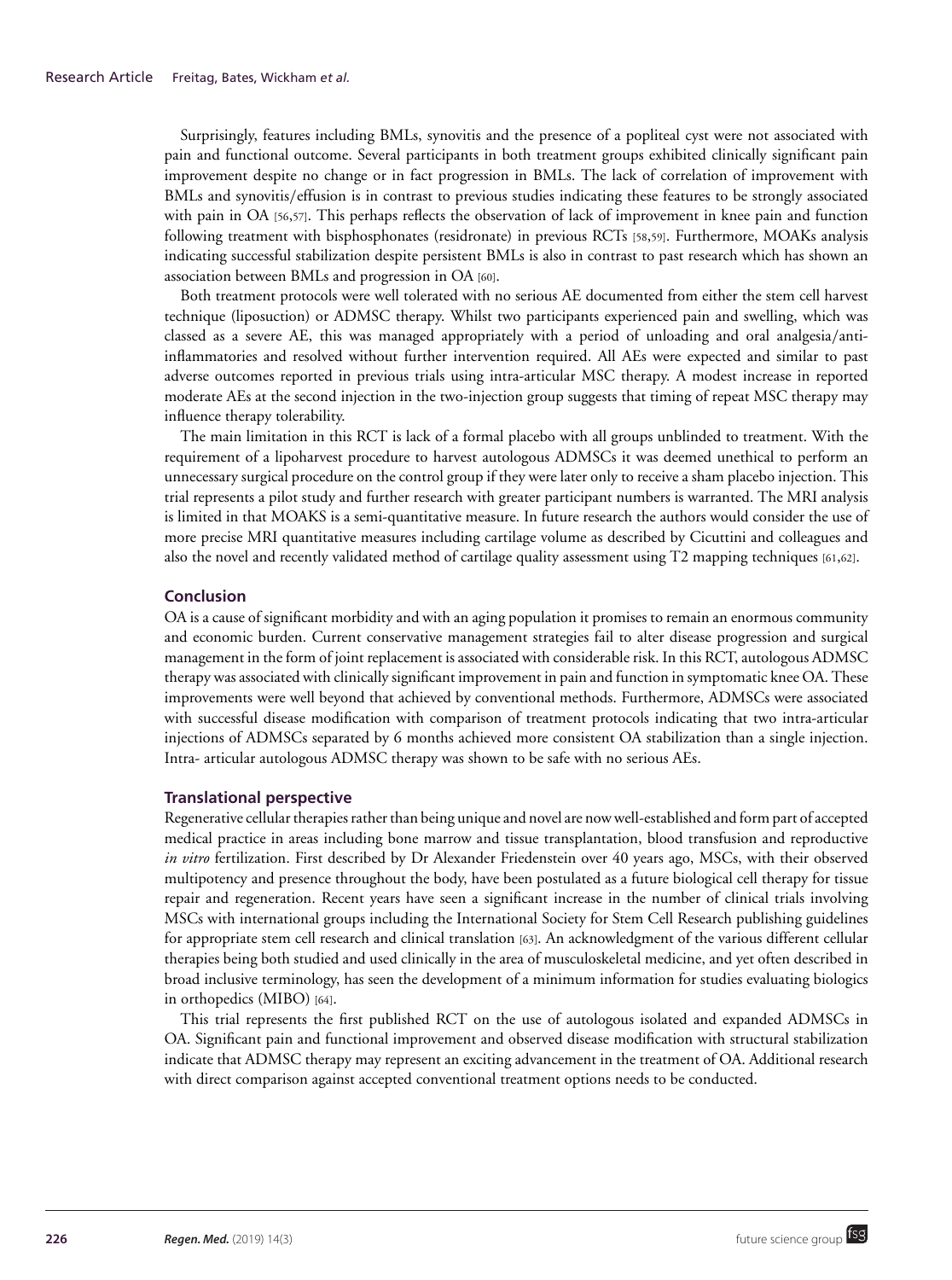#### Summary points

- Osteoarthritis (OA) is the fourth leading cause of disability worldwide.
- Symptomatic arthritis affects 10% of males and 18% of females over the age of 45 years.
- 80% of patients over the age of 65 have radiological evidence of OA.
- Current conservative management strategies are aimed at symptom control and do not modify the progression of OA. Pharmaceutical treatments are limited and may have serious side effects.
- Surgical total joint replacement remains the accepted treatment for knee OA uncontrolled by conservative therapies and is not without complication with up to 20% of patients experiencing persistent pain and loss of function at 12 months.
- Initial preclinical and clinical trials have indicated the ability of intra-articular mesenchymal stem cel therapies to improve pain and function.
- This is the first randomized controlled trial to assess the safety and efficacy of autologous isolated and expanded adipose derived mesenchymal stem cell (ADMSC) therapy in symptomatic knee OA.
- Over 12 months of follow-up statistical and importantly clinically significant pain and functional improvements were observed in both treatment groups against control and baseline values as measured by validated outcome scores including Numeric Pain Rating Scale, Western Ontario and McMaster Universities Arthritis Index and Knee Injury and Osteoarthritis Outcome Score.
- Semi-quantitative radiological analysis using the magnetic resonance imaging based Osteoarthritis Knee Score assessment indicated modification of disease progression over 12 months of follow-up with greatest stabilization achieved by the treatment group receiving two injections of ADMSCs.
- No serious adverse events were observed.
- Improvement in pain scores compared favorably to previous studies on the effectiveness of current conventional therapies.
- Autologous ADMSC therapy represents a potential exciting advancement in the active management of OA.

#### Supplementary data

[To view the supplementary data that accompany this paper please visit the journal website at: www.futuremedicine.com/doi/full/](http://www.futuremedicine.com/doi/full/10.2217/rme-2018-0161) 10.2217/rme-2018-0161

#### Financial & competing interests disclosure

J Freitag, D Bates, L Huguenin, A Tenen are clinic partners within Melbourne Stem Cell Centre.

J Freitag, D Bates, R Boyd, K Shah, L Huguenin, A Tenen are associated with Magellan Stem Cells and are part of its Medical and Scientific Advisory Committee.

This proposed study was funded jointly by both Magellan Stem Cells and Melbourne Stem Cell Centre. Members of their Medical and Scientific Advisory board have been involved in the study conception and design and are listed as co-authors of this paper. The authors received no payment for their involvement in the study. Interpretation of results, and subsequent submission and publication decisions have been made independent of the sponsors.

The authors have no other relevant affiliations or financial involvement with any organization or entity with a financial interest in or financial conflict with the subject matter or materials discussed in the manuscript apart from those disclosed.

#### Author contributions

J Freitag, D Bates, R Boyd, K Shah, L Huguenin, A Tenen, K Paterson were involved in conception of the study. J Freitag, D Bates, J Wickham, K Shah, R Boyd, L Huguenin, A Tenen, K Paterson designed the study protocol. J Wickham was involved in developing the statistical analysis strategy.

#### Acknowledgments

The authors would like to acknowledge the work of biostatistician S Nielsen for statistical analysis review.

The authors would like to acknowledge the following people for assistance in project management:

R Castelluccio – Nurse Project Manager.

M Grogan and E Picken – Study Co-ordinators.

N Shah, I Wickramasinghe and M Lopez – Laboratory Staff.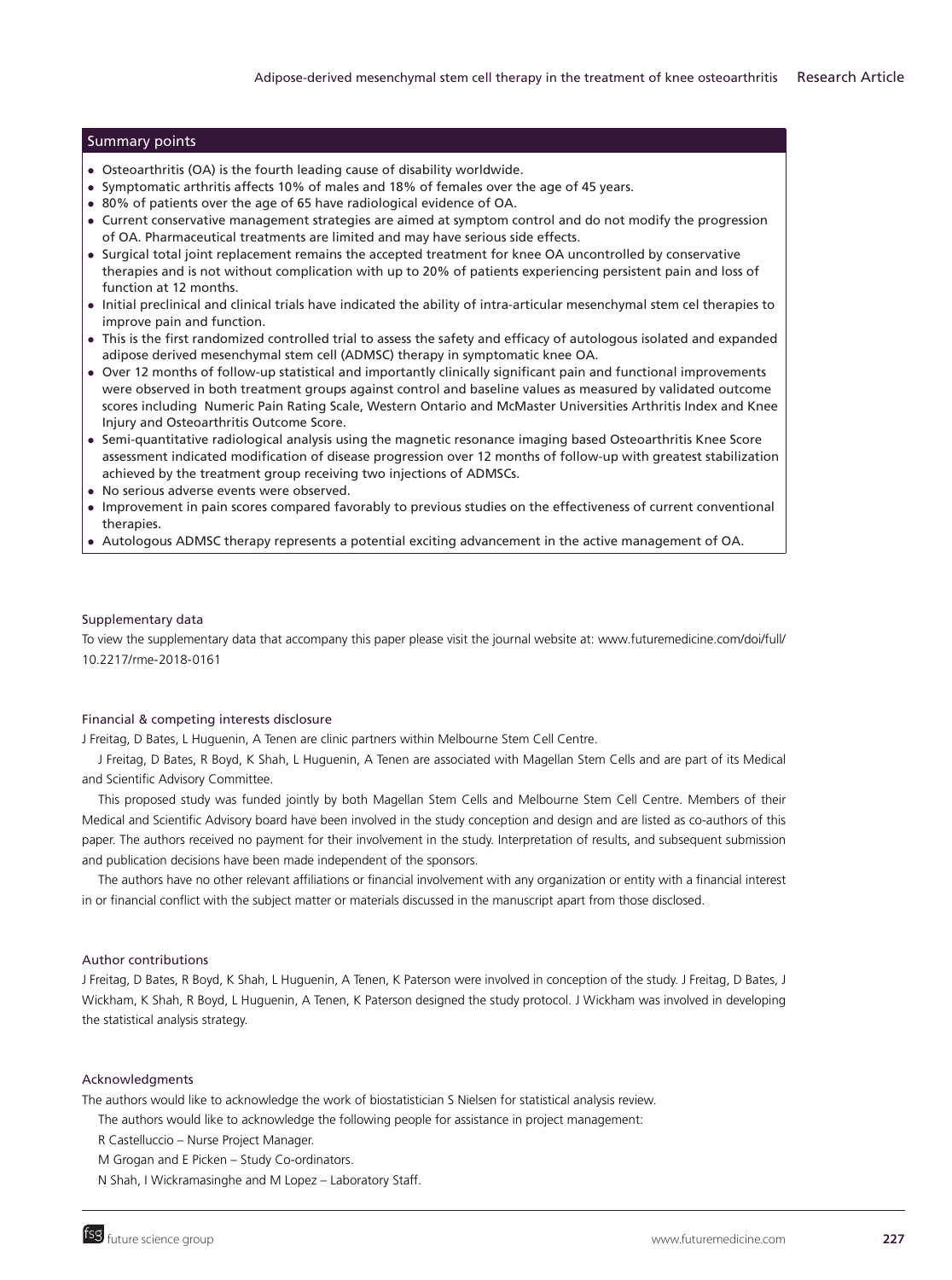#### Ethical conduct of research

Ethics approval was given for the study by the Human Research Ethics Committee of Monash University and registered on the Australian and New Zealand Clinic Trial Registry (Trial ID: ACTRN12614000814673). In addition, informed consent has been obtained from the participants involved.

#### Data sharing statement

Individual de-identified participant data which underlie results reported in this article will be available upon publication. The study protocol will also be available. Material will be accessible to investigators whose proposed use of data has been approved by an independent review committee and for data meta-analysis. Requests are to be directed to the corresponding author of the article.

#### Open access

This work is licensed under the Attribution-NonCommercial-NoDerivatives 4.0 Unported License. To view a copy of this license, visit<http://creativecommons.org/licenses/by-nc-nd/4.0/>

#### **References**

- 1. Brooks PM. Impact of osteoarthritis on individuals and society: how much disability? Social consequences and health economic implications. *Curr. Opin. Rheumatol.* 14(5), 573–577 (2002).
- 2. Fransen M, Bridgett L, March L. The epidemiology of osteoarthritis in Asia. *Int. J. Rheum. Dis.* 14(2), 113–121 (2011).
- 3. Gupta S, Hawker GA, Laporte A, Croxford R, Coyte PC. The economic burden of disabling hip and knee osteoarthritis (OA) from the perspective of individuals living with this condition. *Rheumatology (Oxford)* 44(12), 1531–1537 (2005).
- 4. Issa SN, Sharma L. Epidemiology of osteoarthritis: an update. *Curr. Rheum. Rep.* 8(1), 7–15 (2006).
- 5. Peat G, McCarney R, Croft P. Knee pain and osteoarthritis in older adults: a review of community burden and current use of primary health care. *Ann. Rheum. Dis.* 60(2), 91–97 (2001).
- 6. Zhou Q, Yang W, Chen J, Wang Y. Metabolic syndrome meets osteoarthritis. *Nat. Rev. Rheumatol.* 8, 729–737 (2012).
- 7. Abraham NS, El-Serag HB. Cyclooxygenase-2 selectivity of non-steroidal anti-inflammatory drugs and the risk of myocardial infarction and cerebrovascular accident. *Aliment. Pharmacol. Ther.* 25(8), 913–924 (2007).
- 8. Bagga H, Burkhardt D. Long-term effects of intra-articular hyaluronan on synovial fluid in osteoarthritis of the knee. *J. Rheumatol.* 33(5), 946–950 (2006).
- 9. Hawker GA, Mian S, Bednis K, Stanaitis I. Osteoarthritis year 2010 in review: non-pharmacologic therapy. *Osteoarthr. Cartil.* 19(4), 366–374 (2011).
- 10. McAlindon TE, Bannuru RR, Sullivan MC *et al.* OARSI guidelines for the non-surgical management of knee osteoarthritis. *Osteoarthr. Cartil.* 22(3), 363–388 (2014).
- 11. Bourne RB, Chesworth BM. Patient satisfaction after total knee arthroplasty: who is satisfied and who is not? *Clin. Orthop. Relat* 468, 57–63 (2010).
- 12. Singh JA, Kundukulam J. Early postoperative mortality following joint arthroplasty: a systematic review. *J. Rheumatol.* 38, 1507–1513 (2011).
- 13. Wylde V, Hewlett S, Learmonth ID, Dieppe P. Persistent pain after joint replacement: prevalence, sensory qualities, and postoperative determinants. *Pain* 152(3), 566–572 (2011).
- 14. Goldring MB. Osteoarthritis and cartilage: the role of cytokines. *Curr. Rheumatol. Rep.* 2(6), 459–465 (2000).
- 15. Loeser R. Aging and osteoarthritis: the role of chondrocyte senescence and aging changes in the cartilage matrix. *Osteo. Cart.* 17, 971–979 (2009).
- 16. Mitchell PG, Magna HA, Reeves LM. Cloning, expression, and Type II collagenolytic activity of matrix metalloproteinase-13 from human osteoarthritic cartilage. *J. Clin. Invest.* 97, 761–768 (1996).
- 17. Arinzeh TL. Mesenchymal stem cells for bone repair: preclinical studies and potential orthopaedic applications. *Foot Ankle Clin.* 10(4), 651–665 (2005).
- 18. Barry FP, Murphy JM. Mesenchymal stem cells: clinical applications and biological characterization. *Int. J. Biochem. Cell Biol.* 36(4), 568–584 (2004).
- 19. Noel D, Djouad F, Jorgense C. Regenerative medicine through mesenchymal stem cells for bone and cartilage repair. *Curr. Opin. Investig. Drugs* 3(7), 1000–1004 (2002).
- 20. Caplan A. What are MSCs therapeutic? New data: new insight. *J. Pathol.* 217, 318–324 (2009).
- 21. Caplan AI. Mesenchymal stem cells. *J. Orth. Res.* 9(5), 641–650 (1991).
- 22. Caplan AI, Correa D. The MSC: an injury drugstore. *Cell Stem Cell* 9(1), 11–15 (2011).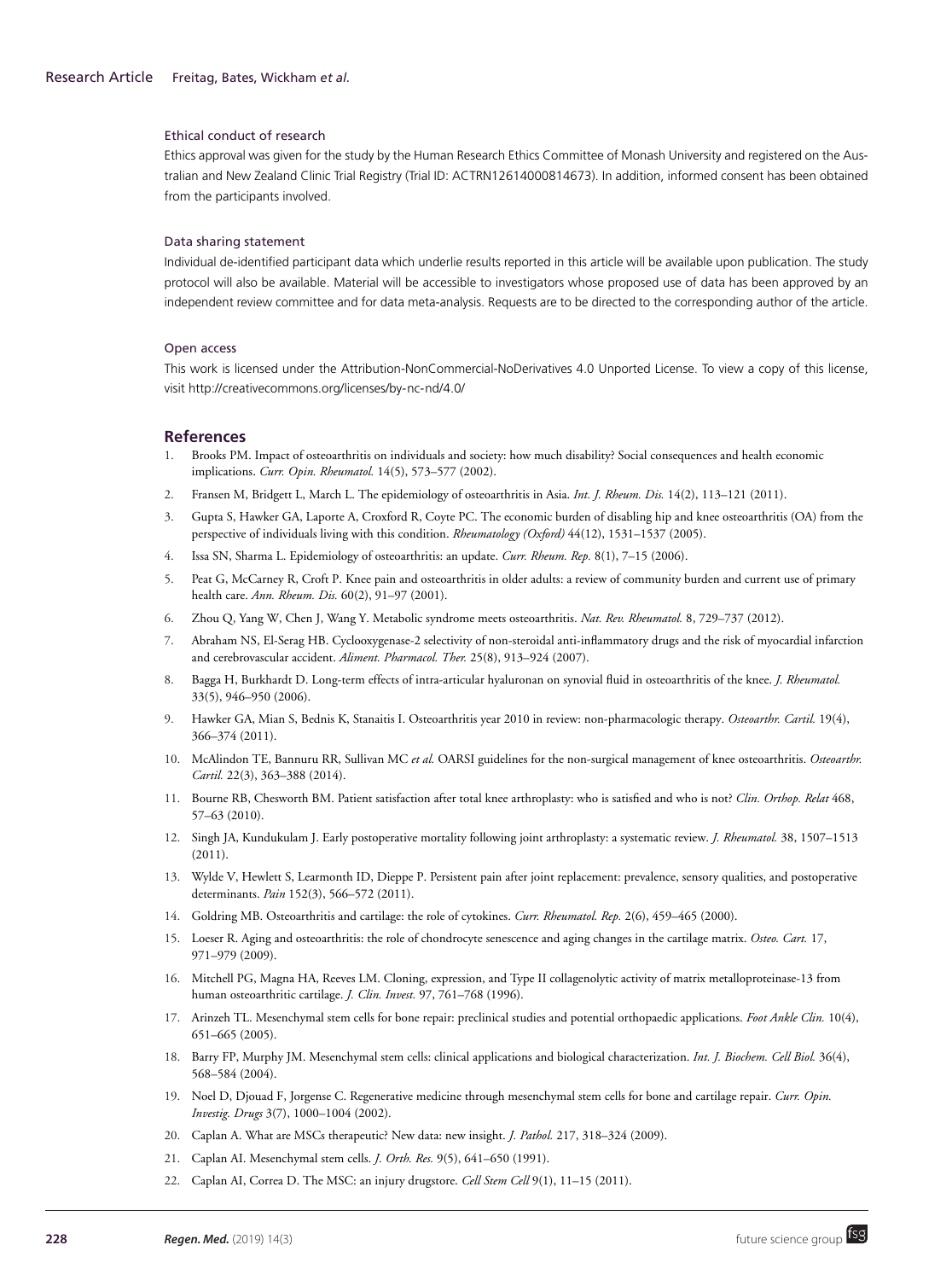- 23. Djouad F, Bouffi C, Ghannam S. Mesenchymal stem cell: innovative therapeutic tools for rheumatic diseases. *Nat. Rev. Rheumatol.* 5, 392–399 (2009).
- 24. Nakagami H, Morishita R. Adipose tissue-derived stromal cells as a novel option for regenerative cell therapy. *J. Atheroscler. Thromb.* 13(2), 77 (2006).
- 25. Caplan AI. Adult mesenchymal stem cells for tissue engineering versus regenerative medicine. *J. Cell. Physiol.* 213, 341–347 (2007).
- 26. Black L, Gaynor J, Adams C. Effect of intra-articular injection of autologous adipose-derived mesenchymal stem and regenerative cells on clinical signs of chronic osteoarthritis of the elbow joint in dogs. *Vet. Ther.* 9, 192–200 (2008).
- 27. Lee KB, Hui JH, Song IC, Ardany L. Injectable mesenchymal stem cell therapy for large cartilage defects a porcine model. *Stem Cell* 25, 2964–2971 (2007).
- 28. Murphy JM, Fink DJ, Hunziker EB. Stem cell therapy in a caprine model of osteoarthritis. *Arthritis Rheum.* 48, 3464–3474 (2003).
- 29. van Buul GM, Siebelt M, Leijs MJC *et al.* Mesenchymal stem cells reduce pain but not degenerative changes in a mono-iodoacetate rat model of osteoarthritis. *J. Orthop. Res.* 32(9), 1167–1174 (2014).
- 30. Centeno C, Busse D, Kisiday J. Increased knee cartilage volume in degenerative joint disease using percutaneously implanted, autologous mesenchymal stem cells. *Pain Phys.* 11(3), 343–353 (2008).
- 31. Centeno C, Schultz J, Cheever M. Safety and complications reporting on the re-implantation of culture-expanded mesenchymal stem cells using autologous platelet lysate technique. *Curr. Stem Cell* 5(1), 81–93 (2011).
- 32. Jo CH, Lee YG, Shin WH. Intra-articular injection of mesenchymal stem cells for the treatment of osteoarthritis of the knee: a proof of concept clinical trial. *Stem Cells* 32(5), 1254–1266 (2014).
- 33. Vega A, Mart´ın-Ferrero MA, Del Canto F *et al.* Treatment of knee osteoarthritis with allogeneic bone marrow mesenchymal stem cells: a randomized controlled trial. *Transplantation* 99(8), 1681–1690 (2015).
- 34. Lalu ML, McIntyre L. Safety of cell therapy with mesenchymal stromal cells (safe cell): a systematic review and meta-analysis of clinical trials. *PLoS ONE* 7(10), e47559 (2012).
- 35. Peeters CM, Leijs MJ. Safety of intra-articular cell-therapy with culture-expanded stem cells in humans: a systematic literature review. *Osteooarthr. Cartil.* 21(10), 1465–1473 (2013).
- 36. Freitag J, Ford J, Bates D *et al.* Adipose derived mesenchymal stem cell therapy in the treatment of isolated knee chondral lesions: design of a randomised controlled pilot study comparing arthroscopic microfracture versus arthroscopic microfracture combined with postoperative mesenchymal stem cell injections. *BMJ Open* 5(12), e009332 (2015).
- 37. Alvarez-Viejo M, Menendez-Menendez Y, Blanco-Gelaz MA *et al.* Quantifying mesenchymal stem cells in the mononuclear cell fraction of bone marrow samples obtained for cell therapy. *Transplant. Proc.* 45(1), 434–439 (2013).
- 38. Im GI, Shin YW, Lee KB. Do adipose tissue-derived mesenchymal stem cells have the same osteogenic and chondrogenic potential as bone marrow-derived cells? *Osteoarthr. Cartil.* 13(10), 845–853 (2005).
- 39. Peng L, Jia Z, Yin X *et al.* Comparative analysis of mesenchymal stem cells from bone marrow, cartilage, and adipose tissue. *Stem Cells Dev.* 17(4), 761–774 (2008).
- 40. Freitag J, Li D, Wickham J, Shah K, Tenen A. Effect of autologous adipose-derived mesenchymal stem cell therapy in the treatment of a post-traumatic chondral defect of the knee. *BMJ Case Rep.* 2017(bcr2017220852), (2017).
- 41. Freitag J, Shah K, Wickham J, Boyd R, Tenen A. The effect of autologous adipose derived mesenchymal stem cell therapy in the treatment of a large osteochondral defect of the knee following unsuccessful surgical intervention of osteochondritis dissecans – a case study. *BMC Musculoskelet. Disord.* 18(1), 298 (2017).
- 42. Goh BC, Sreedhar T, Gail K, V. DR, M. GJ. Cryopreservation characteristics of adipose-derived stem cells: maintenance of differentiation potential and viability. *J. Tissue Eng. Regen. Med.* 1(4), 322–324 (2007).
- 43. Martinello T, Bronzini I, Maccatrozzo L *et al.* Canine adipose-derived mesenchymal stem cells do not lose stem features after a long-term cryopreservation. *Res. Vet. Sci.* 91(1), 18–24 (2011).
- 44. Dominici M, Blanc K. Minimal criteria for defining multipotent mesenchymal stromal cells. The International Society for Cellular Therapy position statement. *Cytotherapy* 8(4), 315–317 (2006).
- 45. Dworkin RH, Turk DC, Farrar JT *et al.* Core outcome measures for chronic pain clinical trials: IMMPACT recommendations. *Pain* 113(1-2), 9–19 (2005).
- 46. Roos EM, Roos HP, Lohmander LS, Ekdahl C, Beynnon BD. Knee Injury and Osteoarthritis Outcome Score (KOOS)-development of a self-administered outcome measure. *J. Orthop. Sports Phys. Ther.* 28(2), 88–96 (1998).
- 47. Bellamy N, Buchanan WW, Goldsmith CH, Campbell J, Stitt LW. Validation study of WOMAC: a health status instrument for measuring clinically important patient relevant outcomes to antirheumatic drug therapy in patients with osteoarthritis of the hip or knee. *J. Rheumatol.* 15(12), 1833–1840 (1988).
- 48. Hunter DJ, Guermazi A, Lo GH *et al.* Evolution of semi-quantitative whole joint assessment of knee OA: MOAKS (MRI Osteoarthritis Knee Score). *Osteoarthr. Cartil.* 19(8), 990–1002 (2011).